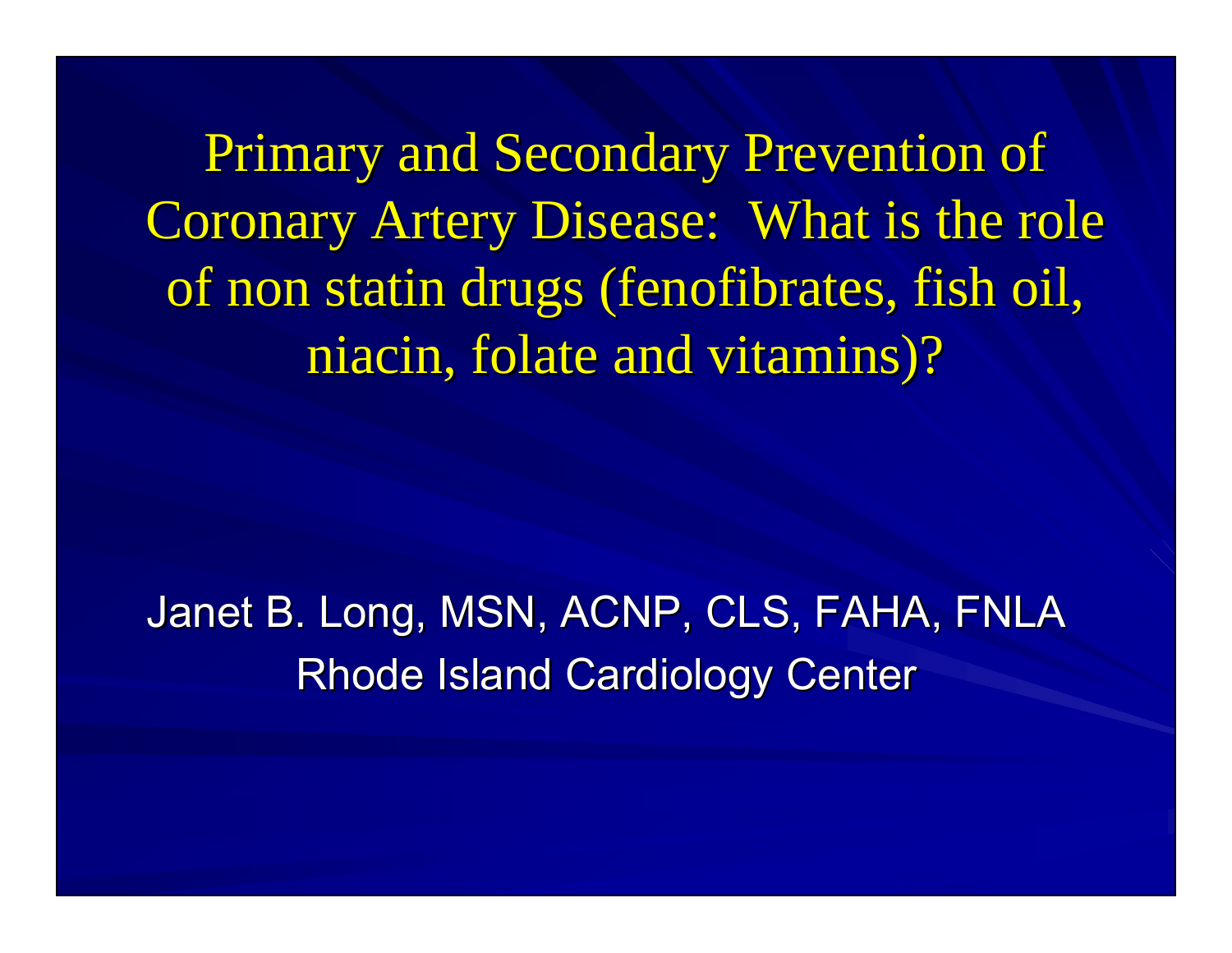## Objectives

**Discuss current evidence supporting or** refuting the value of non statin agents in the primary and secondary prevention of occlusive coronary disease

- Fenofibrates
- Fish oil
- Niacin
- Folate
- Vitamins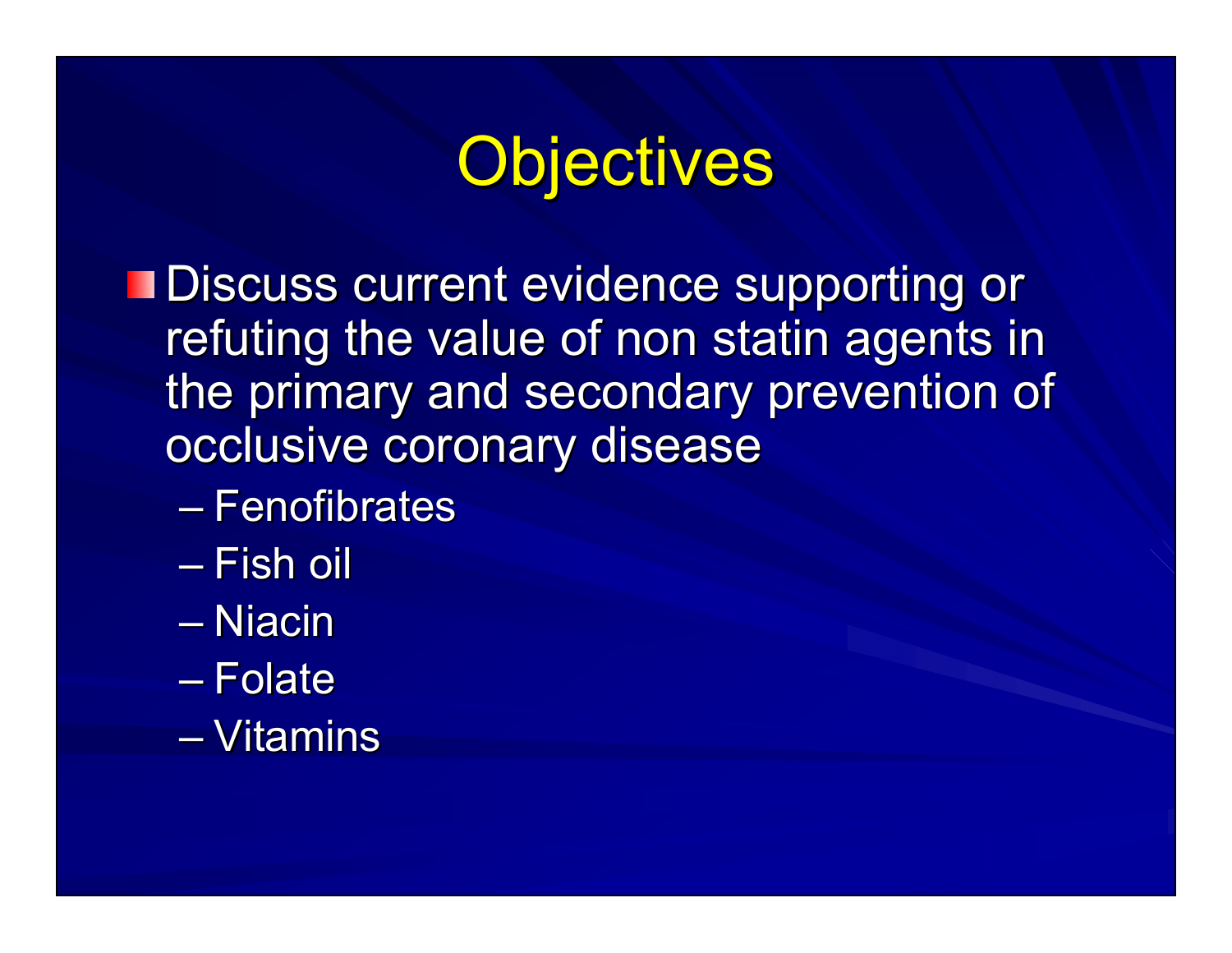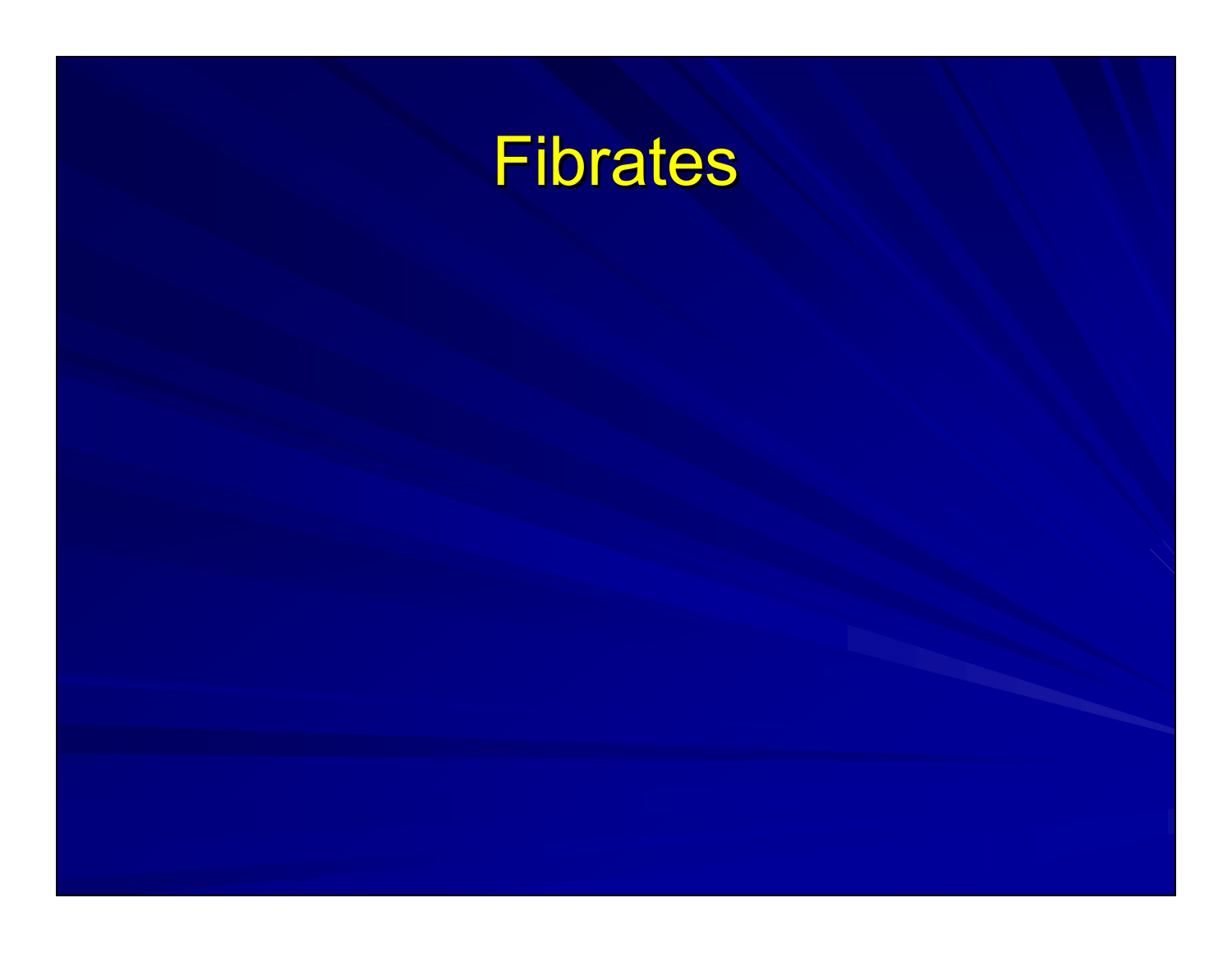## Fibrates

 $\blacksquare$  ↑ HDL (5-15%) ■ JTriglycerides (30-50%) ■↓ VLDL ■↓ Small dense LDL particles  $-$  Shift to larger buoyant particles **Improved endothelial function Anti-inflammatory response** ■ ↓fibrinogen ■↓ CRP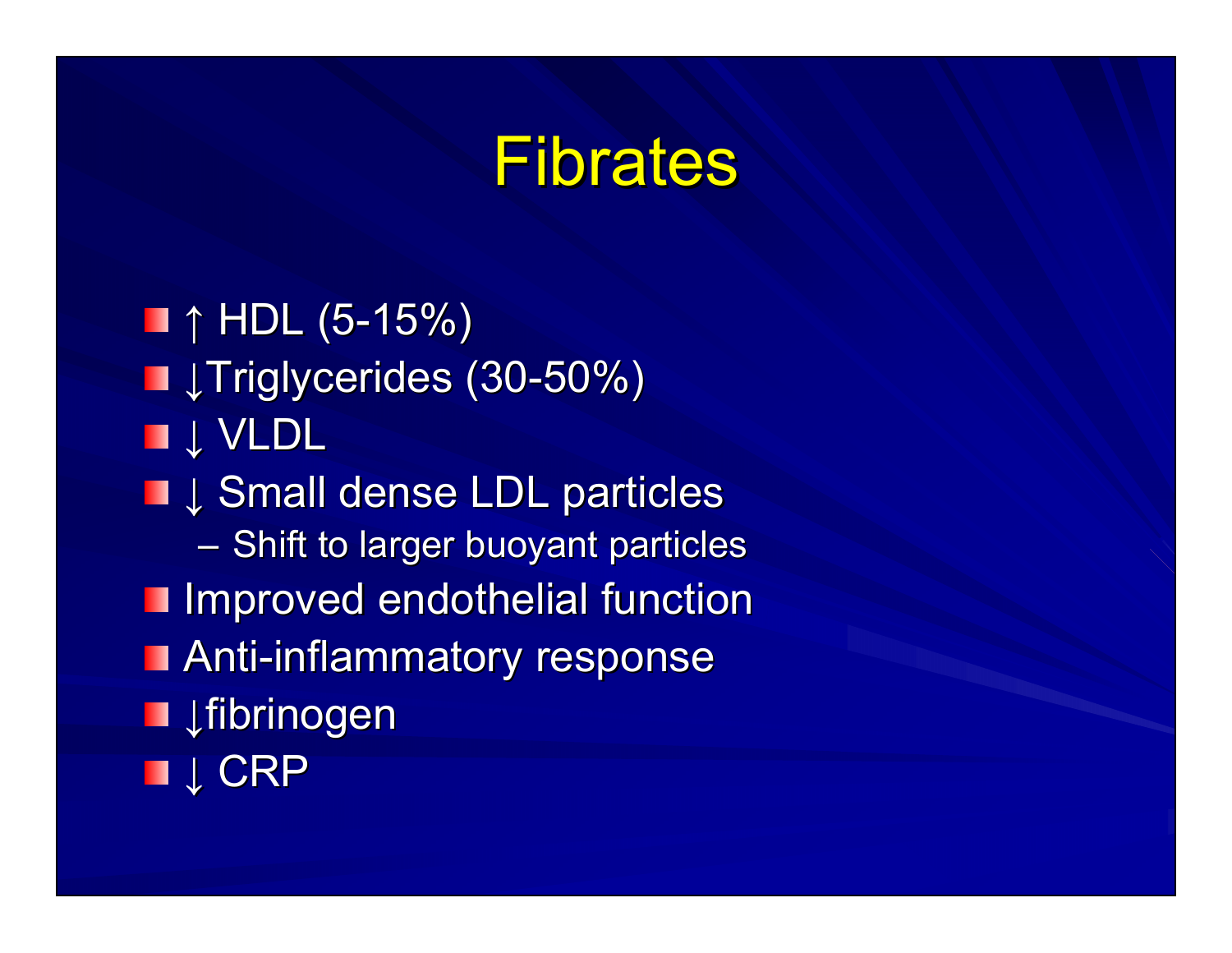### Summary of Key Studies Involving Fibrate therapy

| <b>Study</b>                              | <b>Treatment</b>                 | <b>Total Subjects</b>          | <b>Primary end</b><br>point                    | <b>Findings</b>                                  |
|-------------------------------------------|----------------------------------|--------------------------------|------------------------------------------------|--------------------------------------------------|
| <b>Primary</b><br><b>Intervention</b>     |                                  |                                |                                                |                                                  |
| Helsinki<br><b>Heart Study</b><br>1998(1) | Gemfibrozil                      | $4,081$ men                    | Non-fatal<br><b>MI/CHD</b> death               | $134\%$ vs<br>placebo $p<0.05$                   |
| <b>Secondary</b><br><b>Intervention</b>   |                                  |                                |                                                |                                                  |
| Stockholm<br><b>IHD</b><br>1988 $(2)$     | $Clofibrate +$<br>Nicotinic acid | 555 post MI<br>men/women       | <b>Total mortality</b><br><b>IHD</b> mortality | $126\%$ vs<br>placebo/p < 0.05<br>$136\%$ p<0.01 |
| VA-HIT<br>$1999_{(3)}$                    | Gemfibrozil                      | $2,531$ men with<br><b>CHD</b> | Non-fatal<br><b>MI/CHD</b> death               | $122\%$ vs<br>placebo<br>$p=0.006$               |

1. NEJM 1987. Nov 12;317 (20) 1237-45 2. ACTA Med Scand 1988;223 (5):405-18 3. NEJM 1999:341:410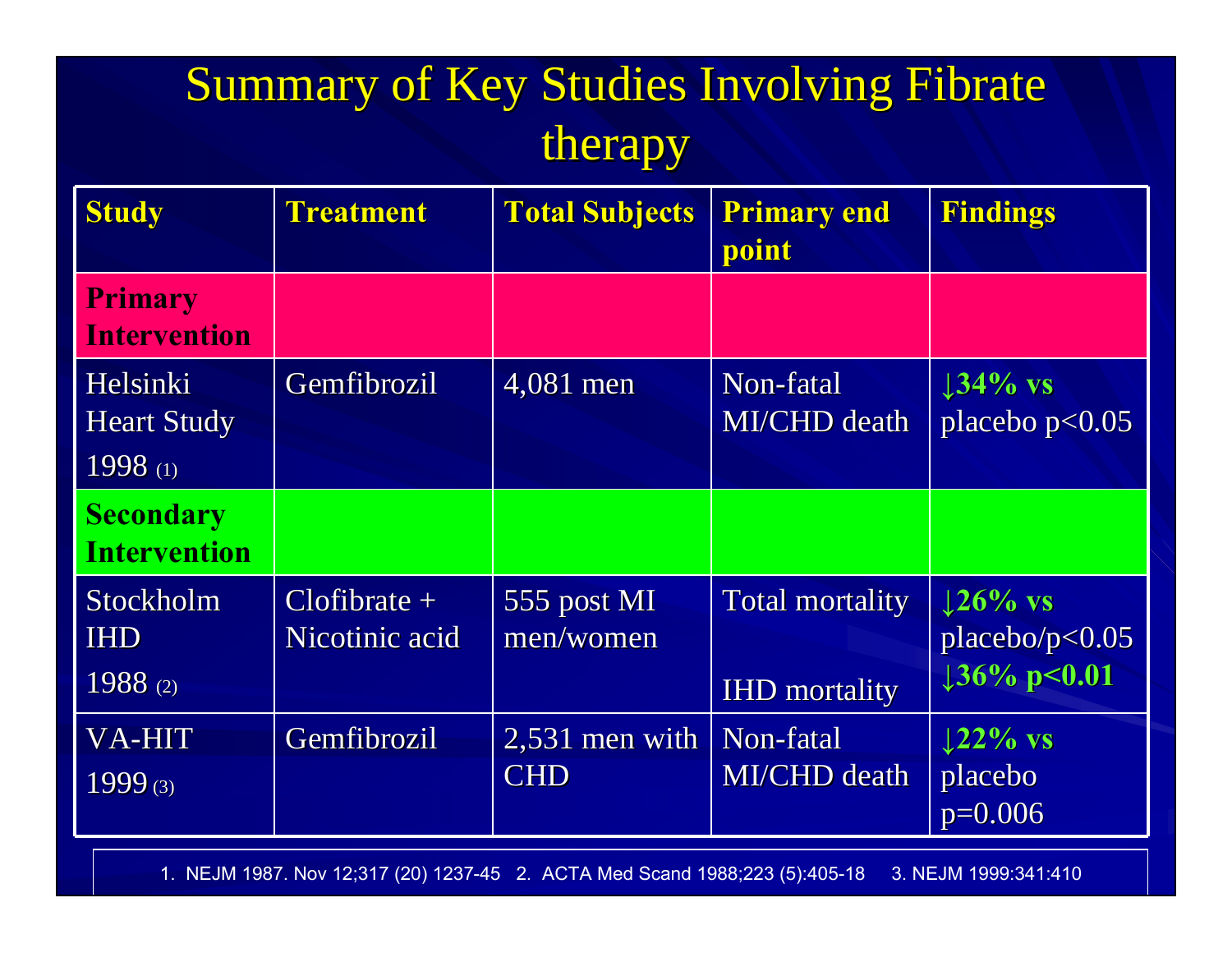### Summary of Key Studies Involving Fibrate therapy

| <b>Study</b>                             | <b>Treatment</b> | <b>Total</b><br><b>Subjects</b> | <b>Primary end</b><br>point             | <b>Findings</b>                  |
|------------------------------------------|------------------|---------------------------------|-----------------------------------------|----------------------------------|
| <b>Primary/</b>                          |                  |                                 |                                         |                                  |
| <b>Secondary</b>                         |                  |                                 |                                         |                                  |
| <b>DAIS</b><br>2001                      | Fenofibrate      | 418<br>men/women<br>with DM     | Angiographic<br>measurement progression | $42\% \downarrow in$<br>in focal |
| Diabetes Care 2002.<br>Vol25 (3) 627-628 |                  |                                 |                                         | stenosis                         |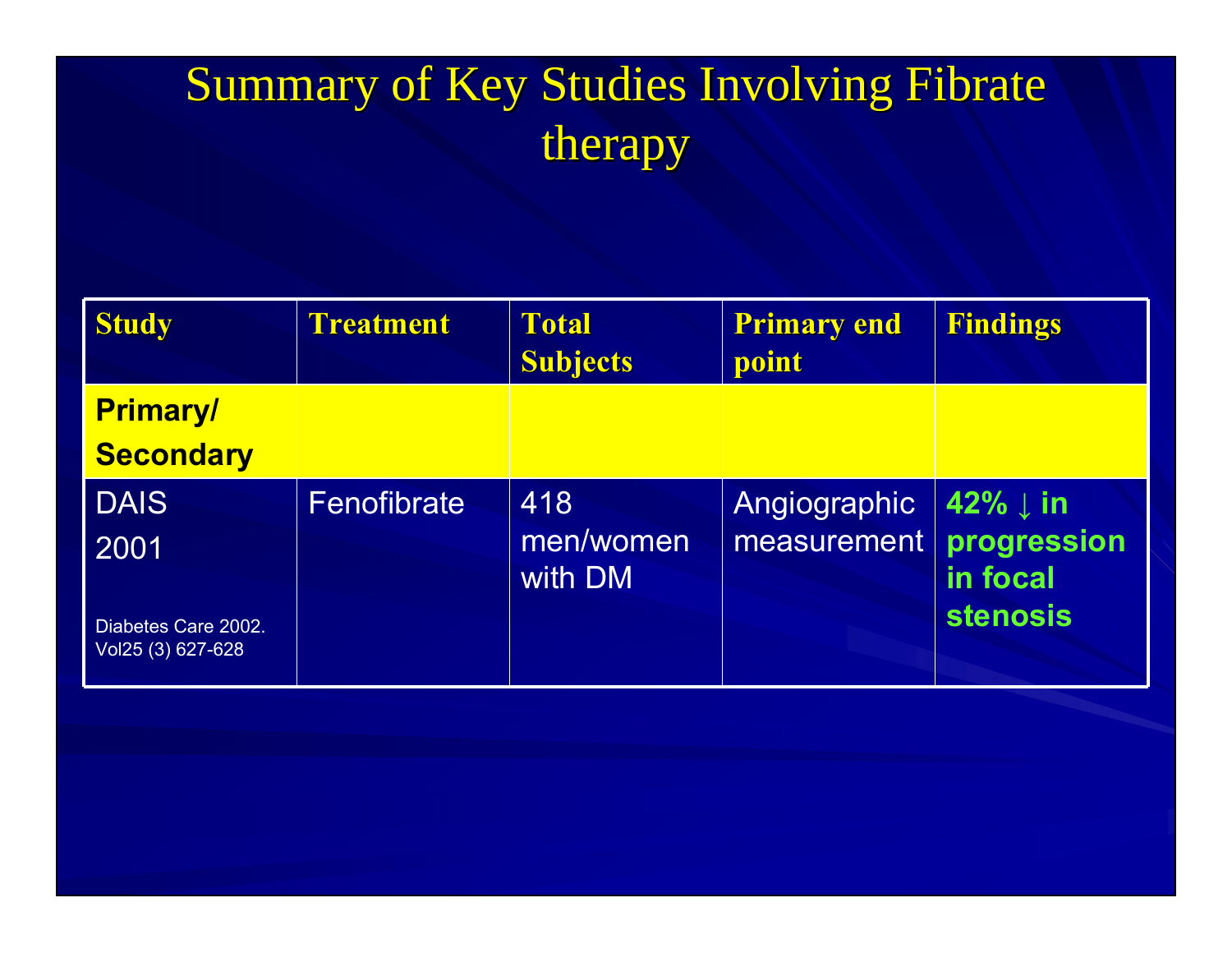### Summary of Key Studies Involving Fibrate therapy

| <b>Study</b>                        | <b>Treatment</b> | <b>Total</b><br><b>Subjects</b>                                     | <b>Primary end</b><br>point | <b>Findings</b>                                                                                                          |
|-------------------------------------|------------------|---------------------------------------------------------------------|-----------------------------|--------------------------------------------------------------------------------------------------------------------------|
| <b>Primary/</b><br><b>Secondary</b> |                  |                                                                     |                             |                                                                                                                          |
| <b>FIELD</b><br>2005                | Fenofibrate      | 9,795<br>men/women<br>$2,131$ hx of<br><b>CVD</b> and<br>type II DM | CHD death/<br>nonfatal MI   | No signif diff<br>vs placebo<br>$\downarrow$ 25% vs pl.<br>in pts w/out<br>CVD; no sig.<br>diff vs pl. in<br>pts w/h CVD |
| Lancet 2005;<br>366:1849            |                  |                                                                     |                             |                                                                                                                          |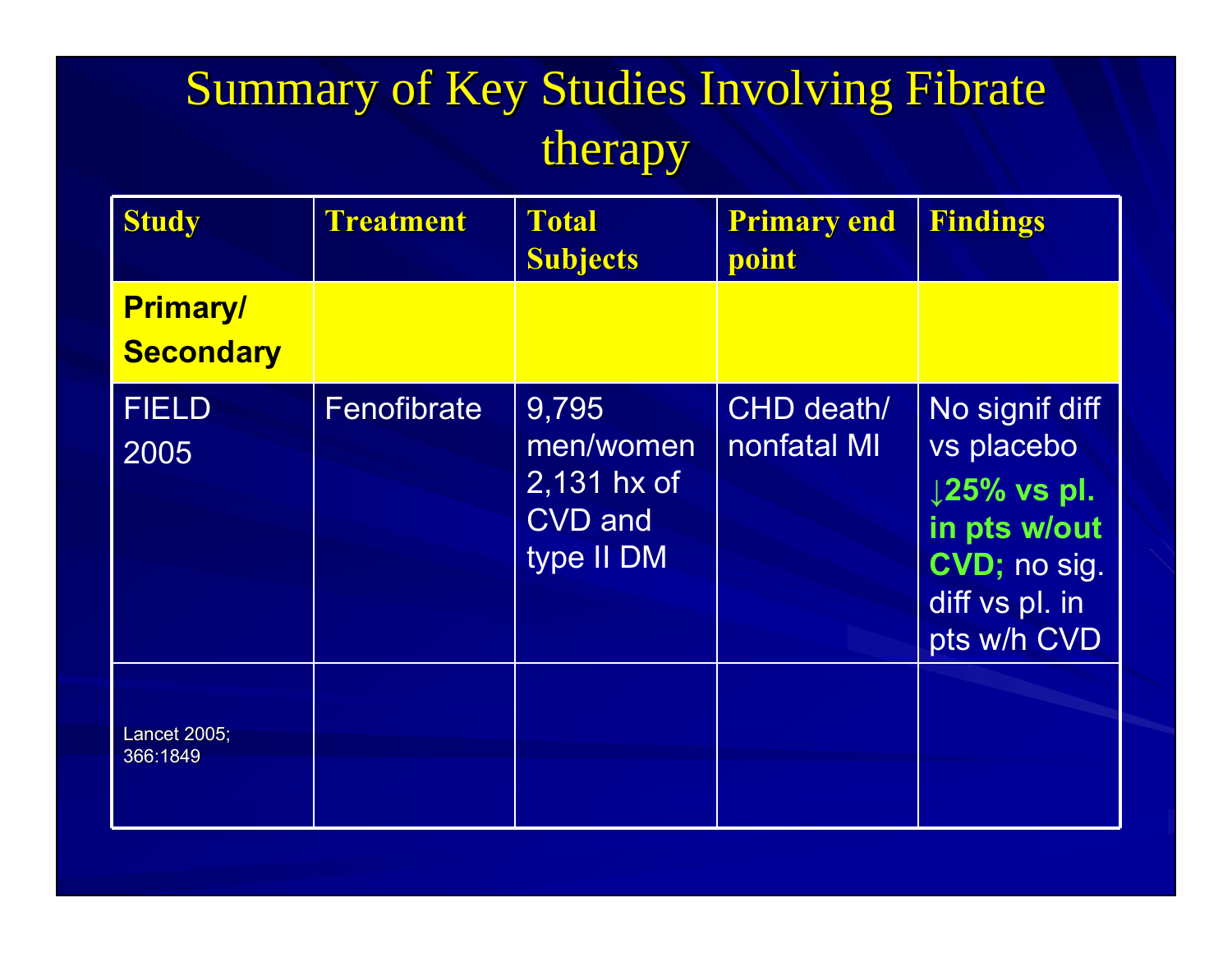### **ACCORD Trial ACCORD Trial**

| <b>Study</b>                                                                           | <b>Treatment</b>                                                                                              | # Subjects | <b>Primary End</b><br><b>Point</b>                                                                                                                                                                                      | <b>Findings</b>                                                                                                                          |
|----------------------------------------------------------------------------------------|---------------------------------------------------------------------------------------------------------------|------------|-------------------------------------------------------------------------------------------------------------------------------------------------------------------------------------------------------------------------|------------------------------------------------------------------------------------------------------------------------------------------|
| <b>ACCORD</b><br><b>Trial</b><br><b>NEJM 2010, Mar</b><br>14<br>Lancet 2010 June<br>29 | 60% taking<br>statin prior to<br>enrollment<br>Simvastatin<br>+Fenofibrate<br>Simvastatin +<br><b>Placebo</b> | 5,518      | Primary: 1st<br>nonfatal MI, CVA<br>or death from CV<br>cause<br>Second:<br><b>Combination</b><br>primary +<br>revascularization<br>or hosp/CHF,<br>fatal cor. Event,<br>nonfatal MI, USA<br>or CVA, death<br>any cause | <b>Primary: no</b><br>significant<br>difference<br><b>Subgroup: TG</b><br>$\geq$ 204 mg/dL;<br>HDL $\geq$ 34<br><b>12.4% vs</b><br>17.3% |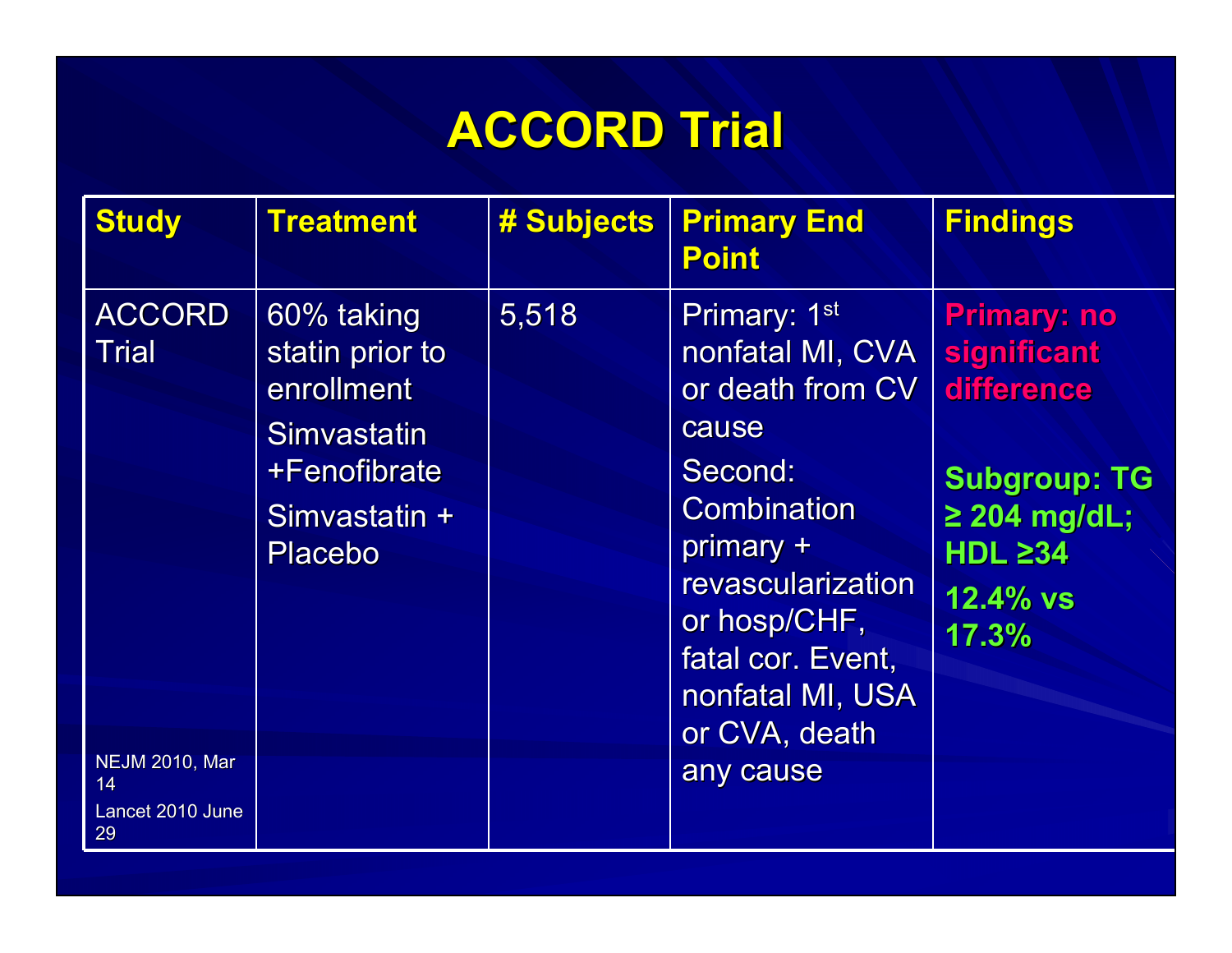#### **Should we stop using Fibrates? Should we stop using Fibrates?**

**No** 

- **Fibrates have favorable effects on lipid parameters with** previous trials previous trials
- $\blacksquare$  ATP III Guidelines suggest lifestyle changes, adding fibrates, niacin or omega 3 when triglycerides are 200 mg/dL or greater.
- 2011 Scientific Statement from AHA "In summary the aggregate data suggest that statin or fibrate monotherapy may be beneficial in patients with high triglyceride levels, low HDL-c or both. ,, " What remains to be seen is whether these modalities favorably influence CVD outcomes beyond proven therapies (eg. Statins). Therefore additional clinical outcome trials are necessary."

Circulation. 2011:123:2292-2333. Grundy S, et. al. *Circulation.* 2005;112:2735 *JAMA* 2001;285:2486-97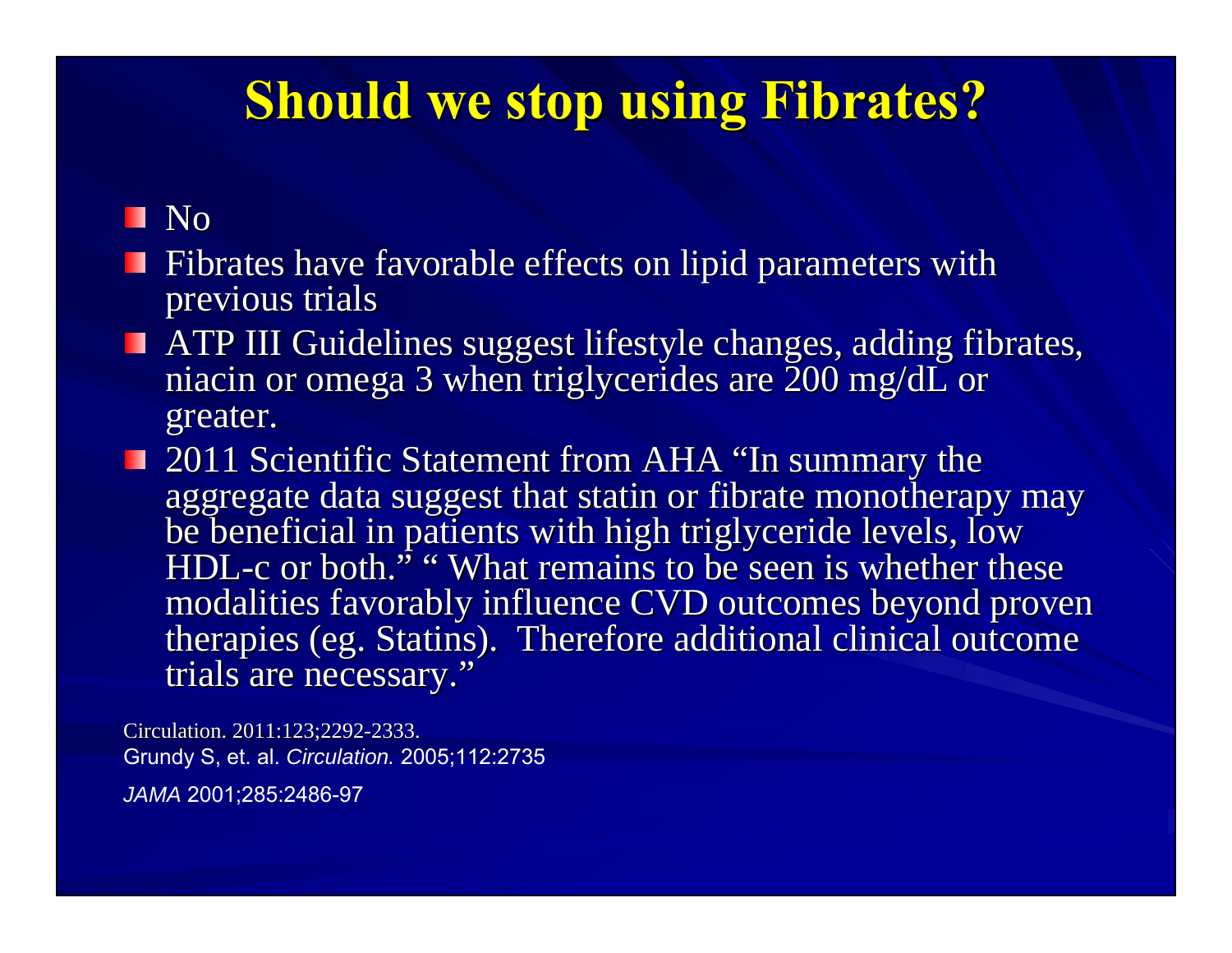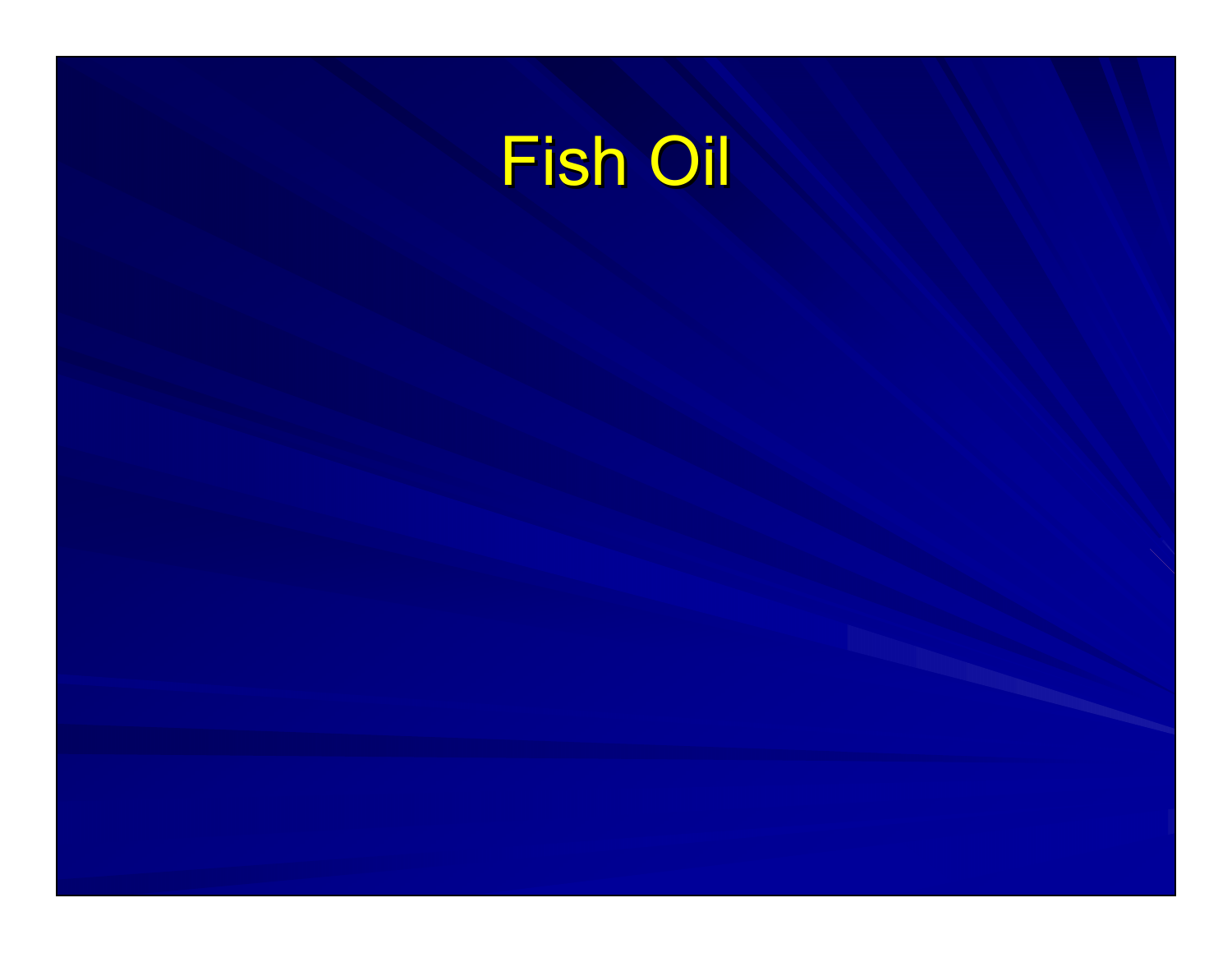### **Fish Oil Fish Oil**

## ■↓Triglycerides 25 to 45%  $\blacksquare$ ↑ LDL 0 – 30%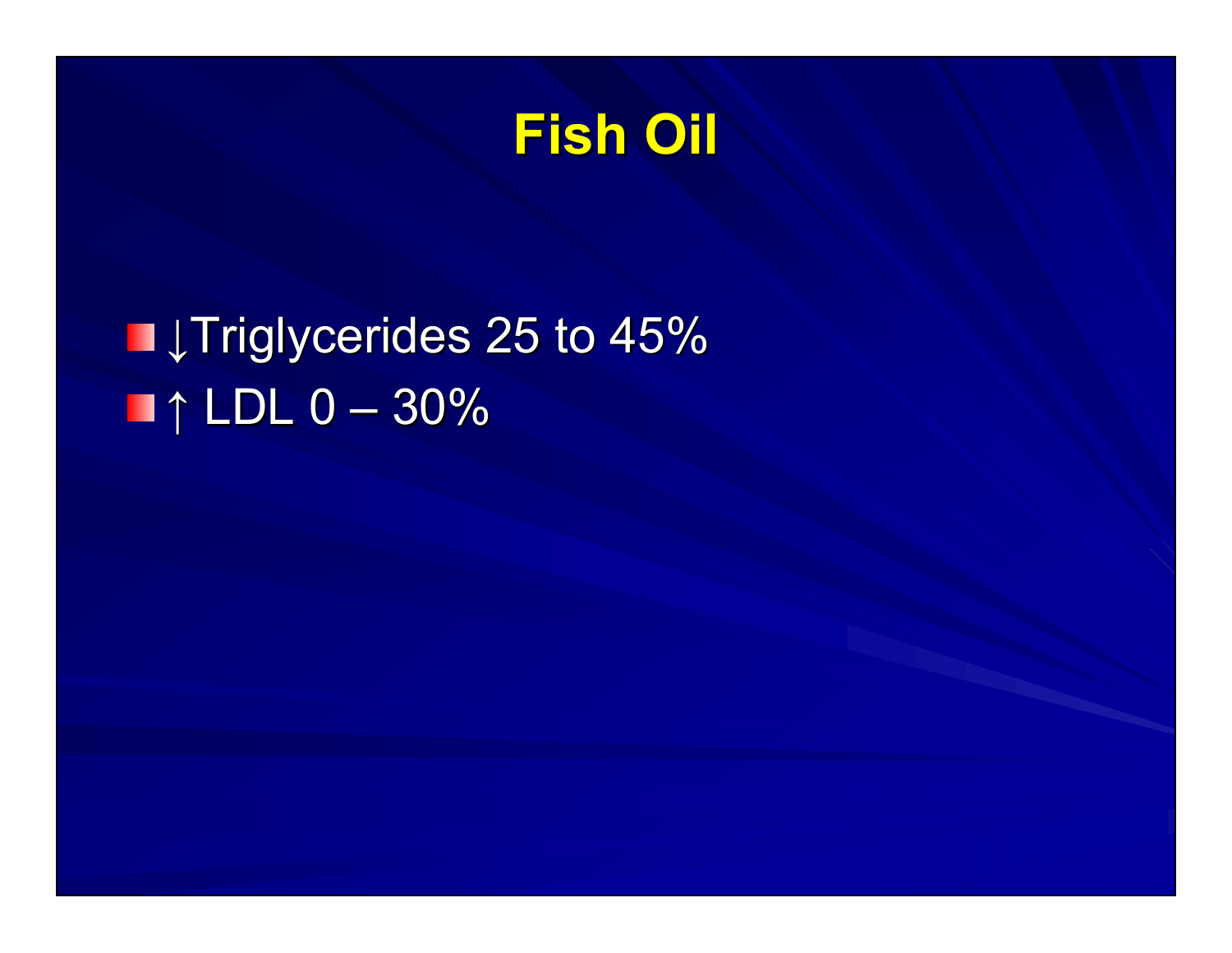# **Omega 3 Fatty Acids**

**T** Two types

– α-linolenic acid plant derived – EPA, DHA marine derived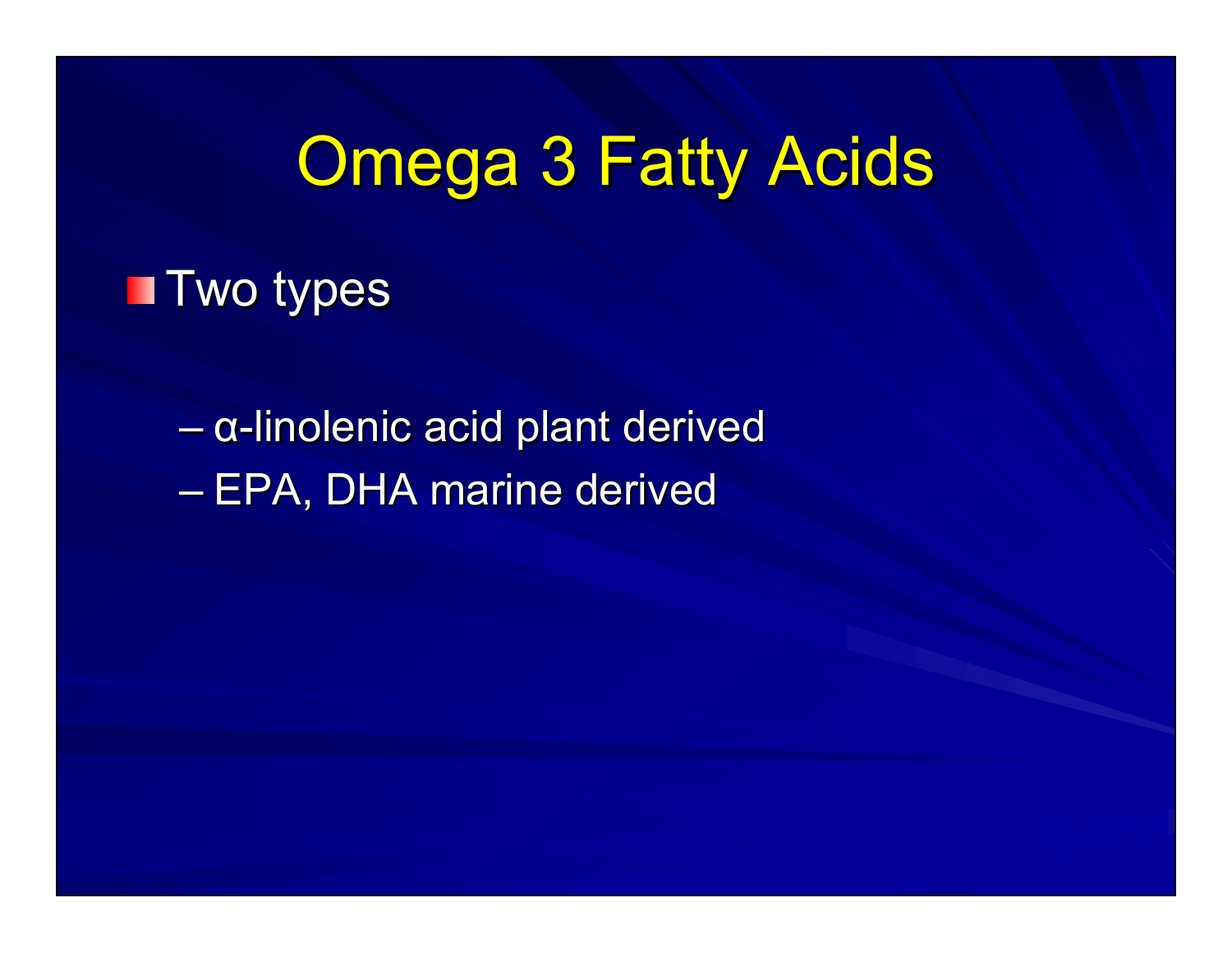# **Omega 3 Fatty Acids**

#### α -linolenic acid linolenic acid

**Decreases** arrhythmias arrhythmias **Decrease platelet** aggregation aggregation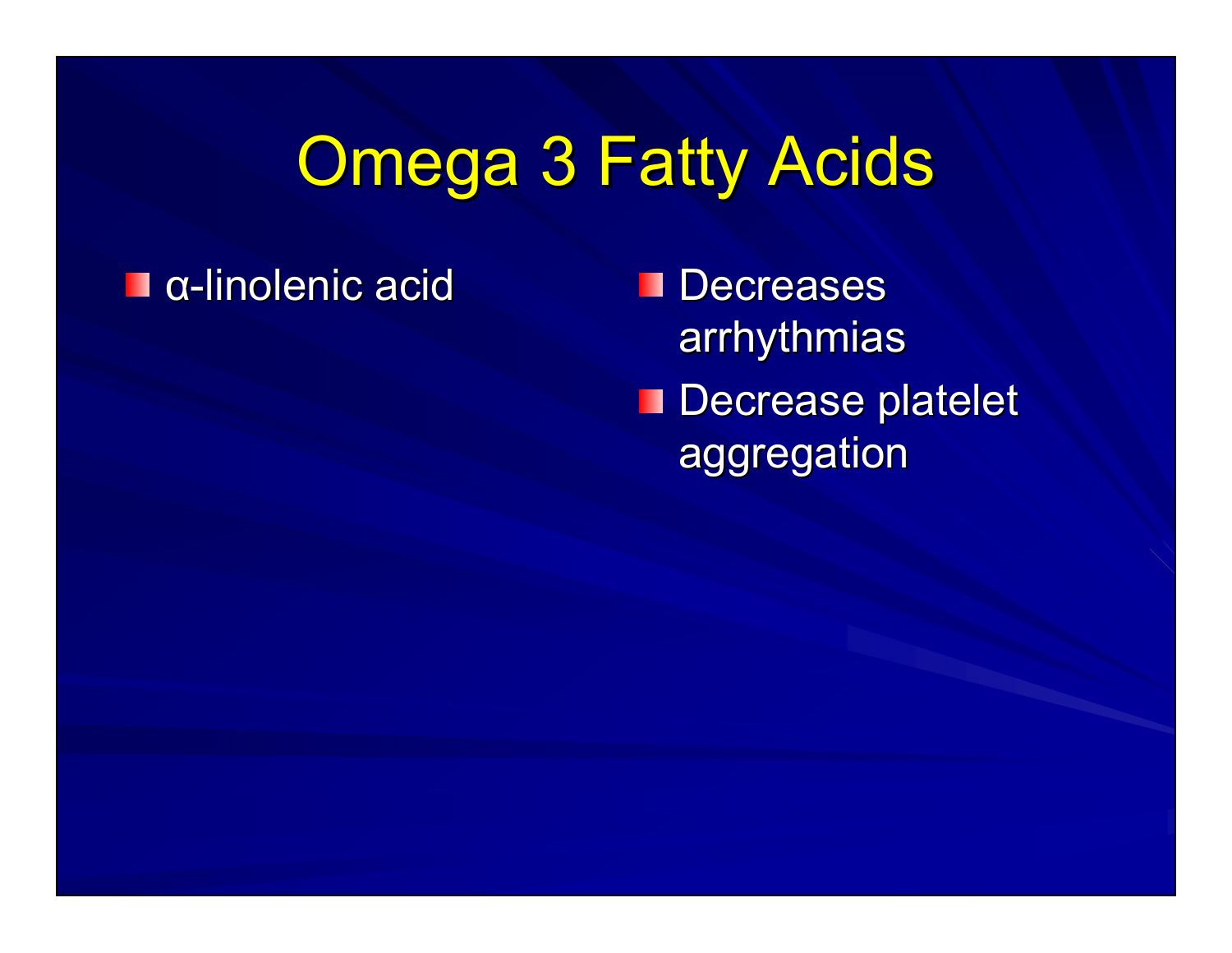## **Omega 3 Fatty Acids**

#### Fish Oil –

- DHA, EPA DHA, EPA Lower triglycerides Lower triglycerides  $-4$ gm – 25 -45%
	- Cardioprotective intakes<br>1 gm/day
	- **Small effect on blood** pressure
	- **Decrease platelet** aggregation aggregation
	- **Reduces arrhythmias**
	- **Reduces resting HR**
	- **I** Improves endothelial function
	- Decreases inflammation

**Decreases** П vasoconstriction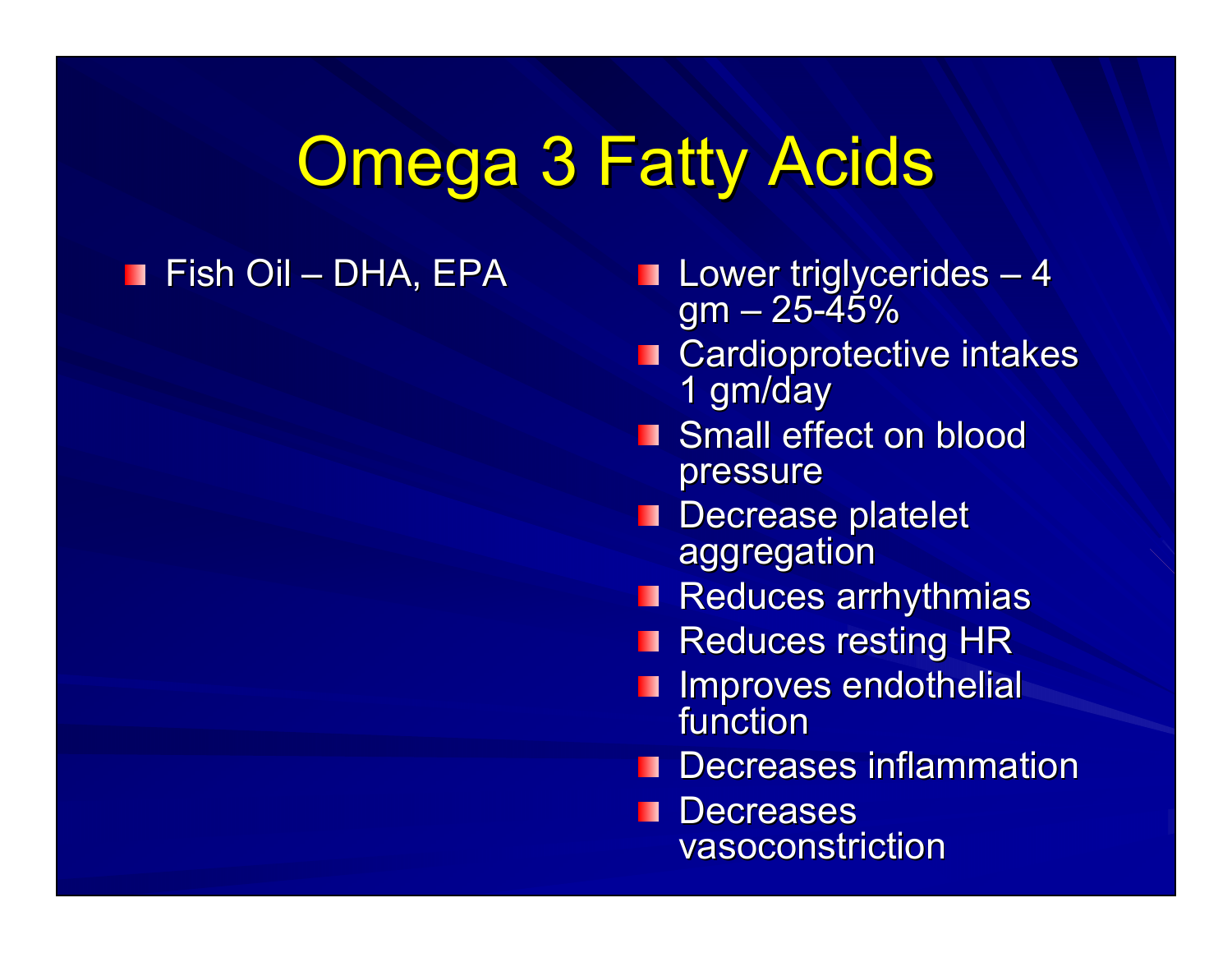## **Omega 3 Trials**

| <b>GISSI-</b><br><b>Prevention Trial</b><br>Lancet 1999;354:447-455 | 11,232<br>post MI                                              | EPA/DHA 850 mg/d<br><b>Vitamin E</b><br>Both or<br>No treatment                                         | <b>EPA/DHA prevented</b><br>deaths by $\downarrow$<br>arrhythmias                                                                                        |
|---------------------------------------------------------------------|----------------------------------------------------------------|---------------------------------------------------------------------------------------------------------|----------------------------------------------------------------------------------------------------------------------------------------------------------|
| <b>JELIS study</b>                                                  | 18,000<br>men and<br>women<br>with or<br>without<br><b>CAD</b> | <b>Statin (Pravastatin</b><br>10 or Simvastatin 5<br>mg/d) alone<br>or<br>statin plus EPA<br>1,800 mg/d | After 5 years, <b>CAD pts</b><br>had 19% lower rate of<br>coronary event in<br><b>EPA group</b><br><b>Combination tx. May</b><br><b>Lcoronary events</b> |
| Lancet 2007;369:1090-<br>1098                                       |                                                                |                                                                                                         |                                                                                                                                                          |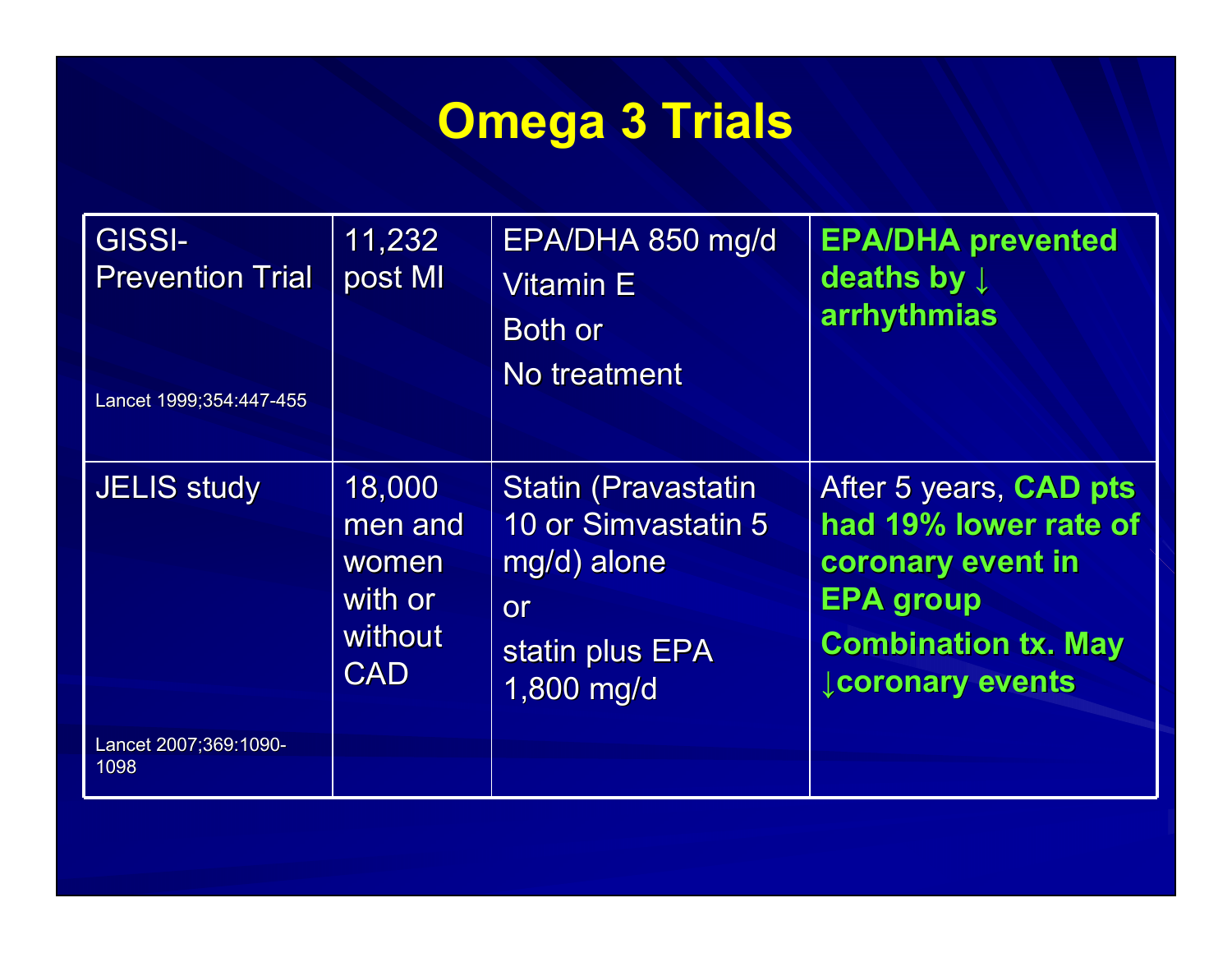## **Omega 3 Trials Omega 3 Trials**

| Alpha Omega<br><b>Trial</b>       | 4,837 post MI | Placebo margarine<br>Margarine with 400 mg<br><b>EPA/DHA</b><br>Margarine with 2 g ALA | <b>Neither</b><br><b>EPA/DHA nor</b><br><b>ALA were better</b><br>than placebo |
|-----------------------------------|---------------|----------------------------------------------------------------------------------------|--------------------------------------------------------------------------------|
| <b>NEJM</b><br>2010;363:2015-2026 |               |                                                                                        |                                                                                |
|                                   |               |                                                                                        |                                                                                |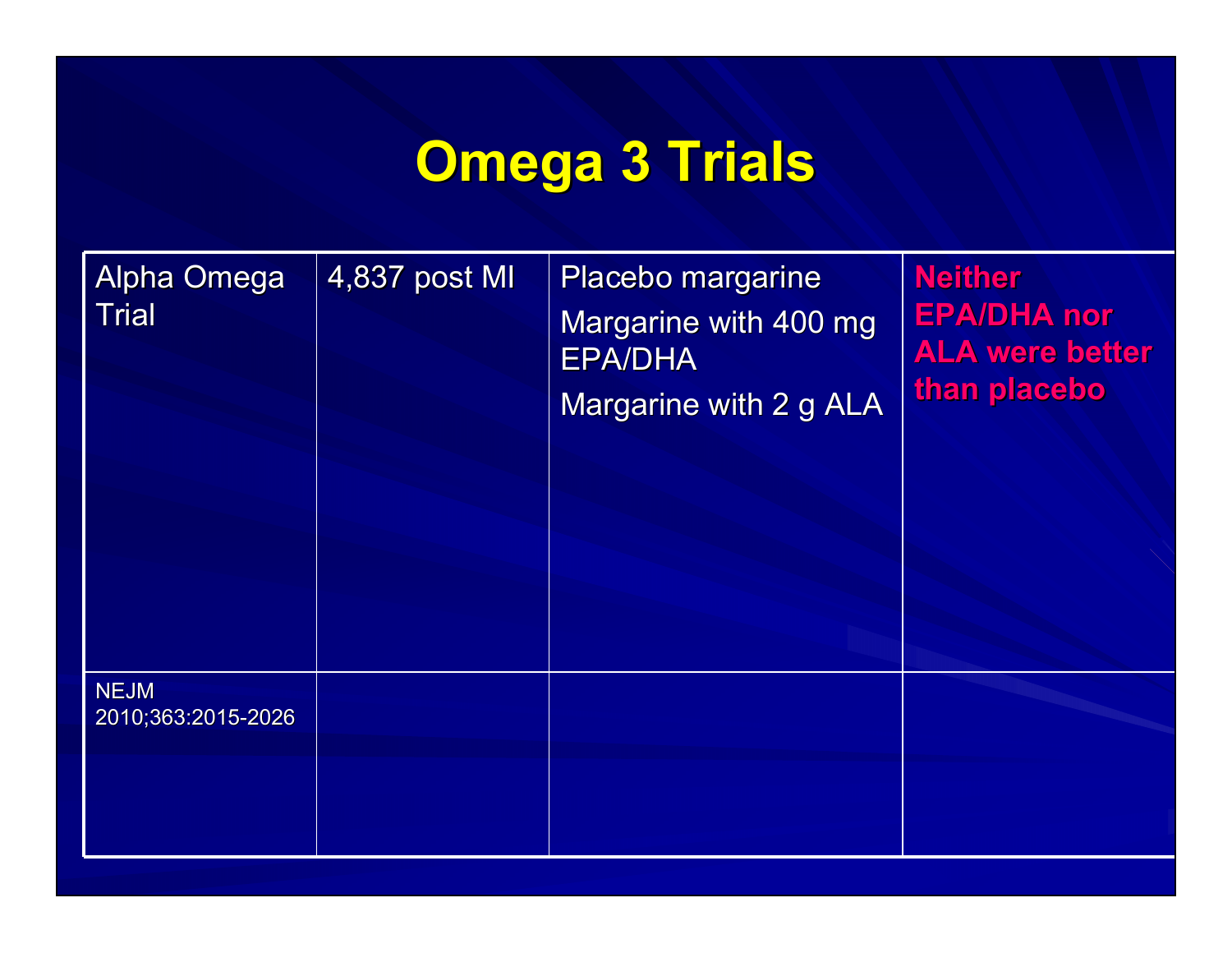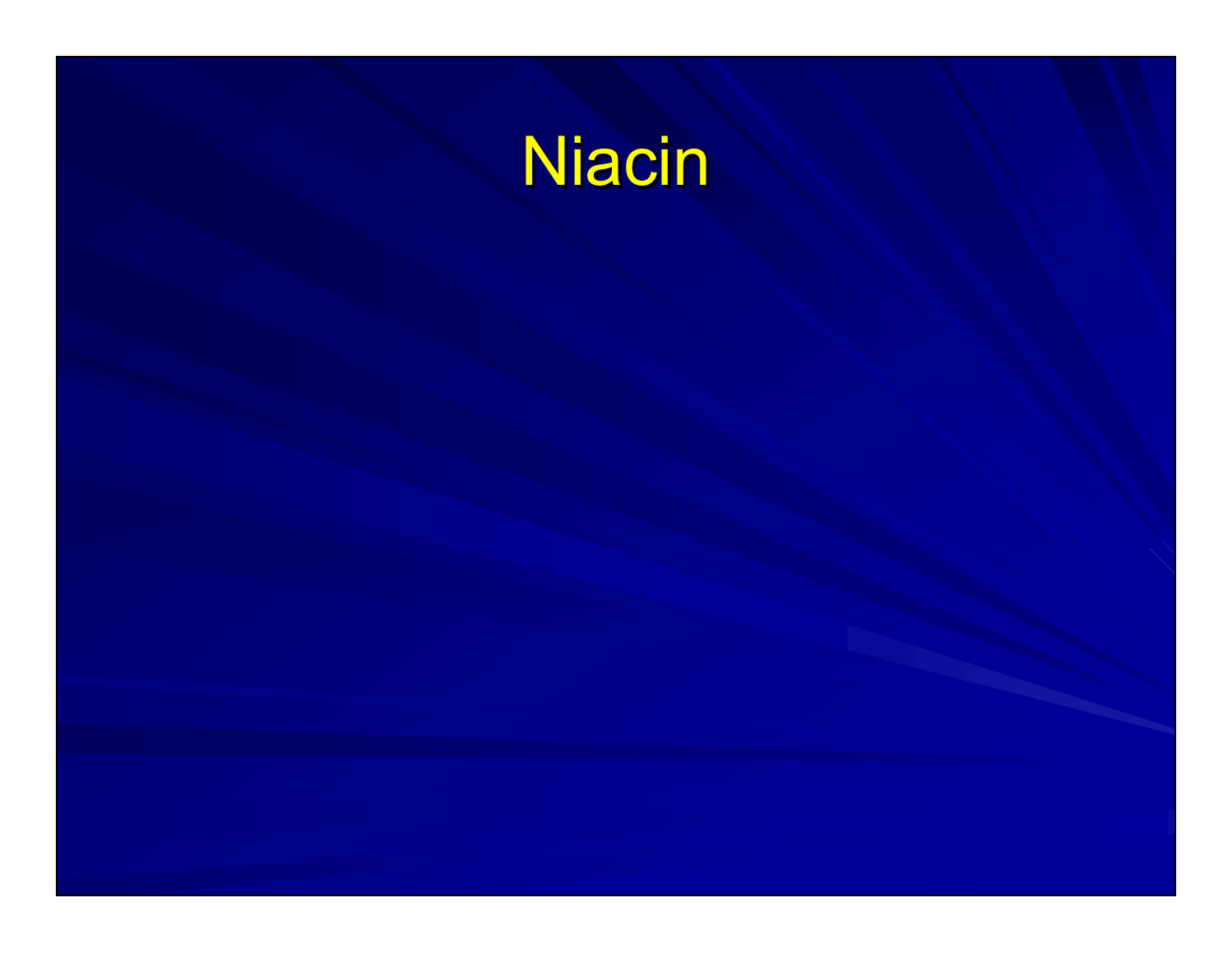#### **Nicotinic Acid Nicotinic Acid**

 $\blacksquare$  LDL  $\geq$  2 gm ■↓ Triglycerides ≥2 gm ■↑ HDL occur at dose of ≥1 gm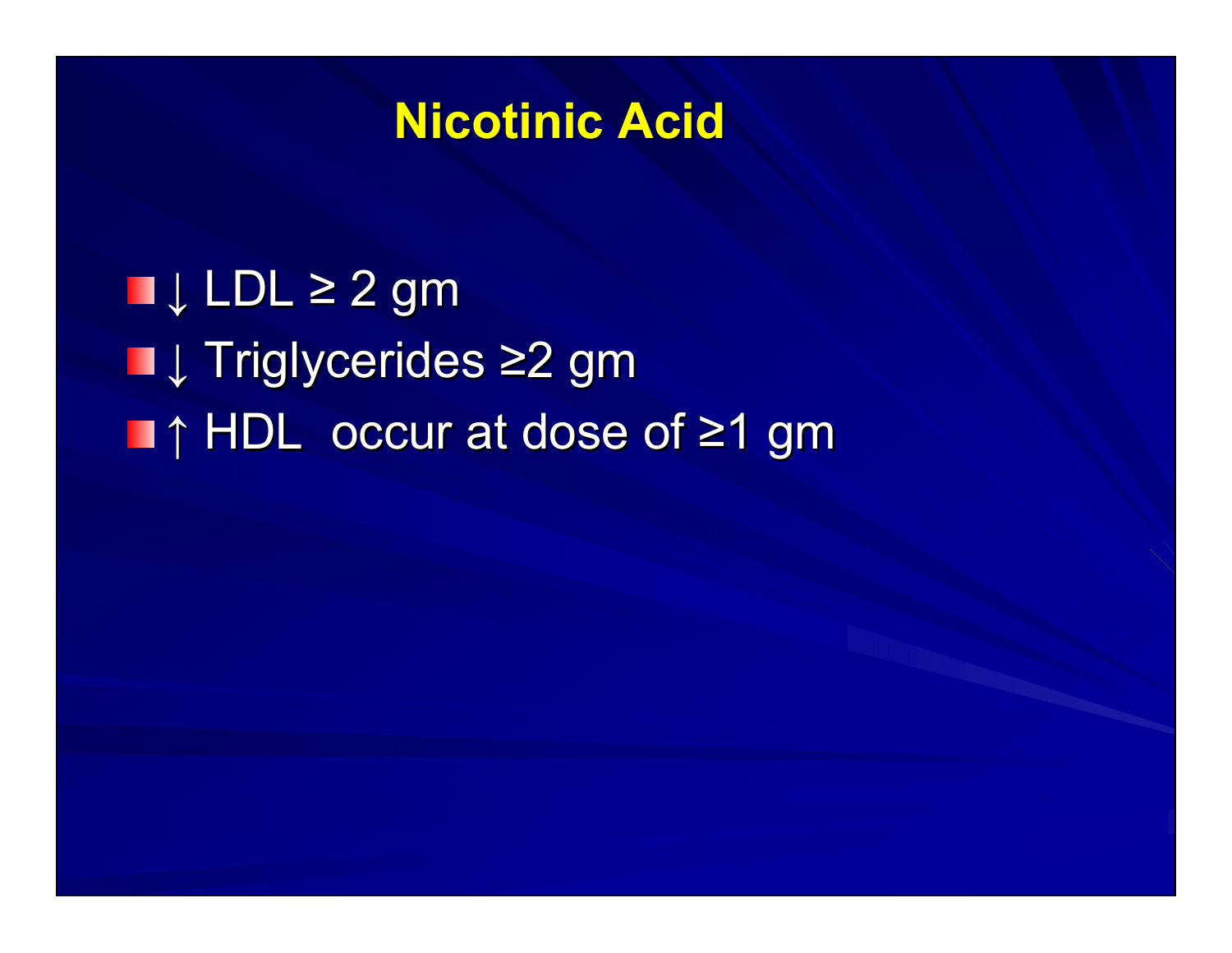#### **Nicotinic Trials Nicotinic Trials**

| <b>Coronary Drug</b><br><b>Project (CDP)</b><br>1986 | 8,341 men with<br>previous MI | <b>Nicotinic Acid 3</b><br>gm vs placebo | <b>Treatments</b><br>stopped after 6<br>yrs. Modes, non-<br>signif $\downarrow$ mortality<br>among pts on<br>niacin<br>9 yrs after tx.<br>Stopped,<br><b>statistically</b><br>significant $\downarrow$<br>mortality in<br>nicotinic acid pt |
|------------------------------------------------------|-------------------------------|------------------------------------------|---------------------------------------------------------------------------------------------------------------------------------------------------------------------------------------------------------------------------------------------|
| JACC 1986;8:1245-<br>1255                            |                               |                                          |                                                                                                                                                                                                                                             |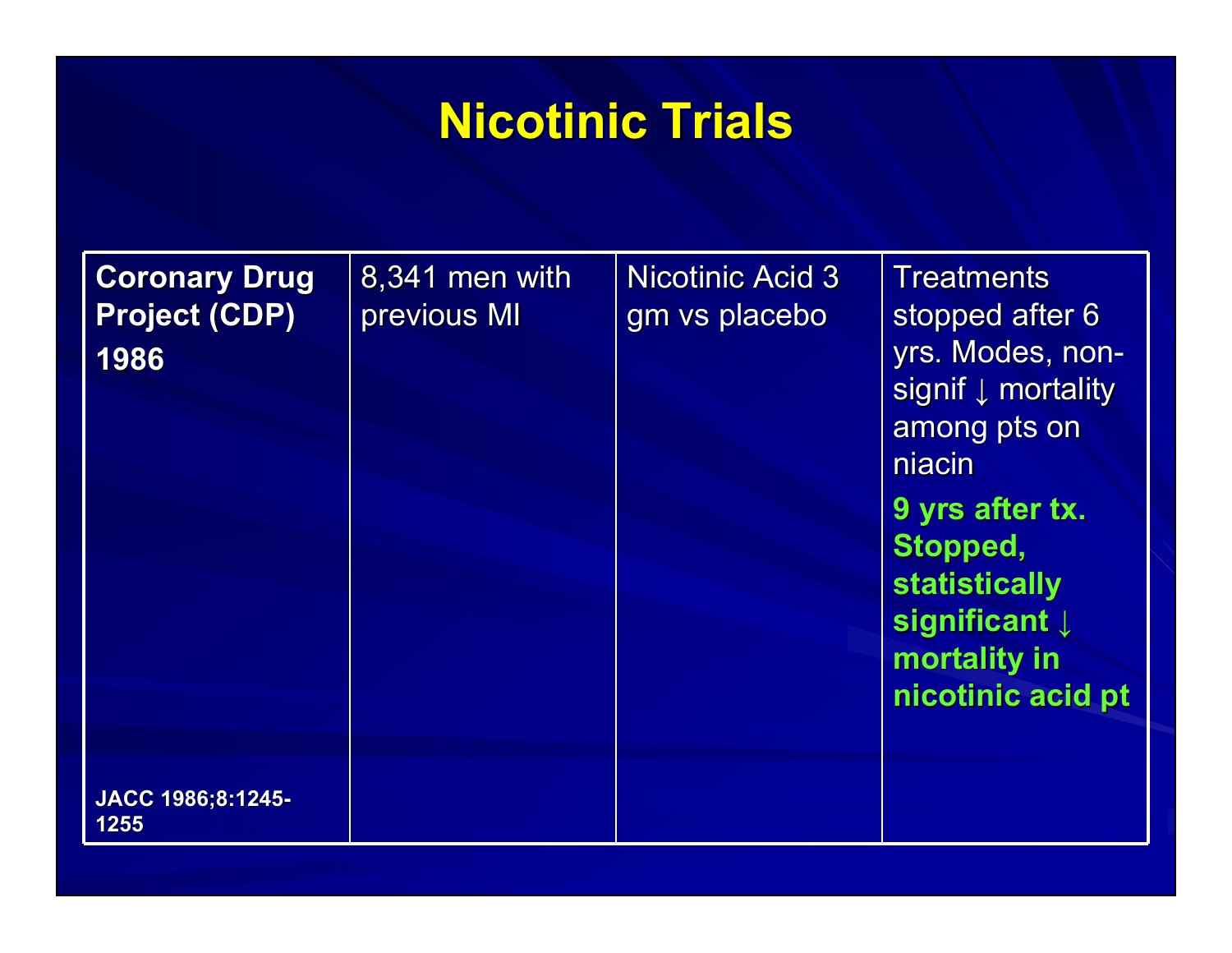#### **Nicotinic acid Trials Nicotinic acid Trials**

| <b>CLAS</b> trial<br>1990 | 188 men post CABG | Diet plus<br>placebo/ or<br>diet plus<br>combined<br>colestipol<br>30 g/d and<br>nicotinic acid<br>3 to 12<br>gm/day | <b>Regression greater in</b><br>treated group at 2 and<br>4 yrs. Progression of old<br>lesions and<br>development of new<br>lesions significantly less<br>in treated group.<br><b>Most beneficial in</b><br>patients with chol >240<br>mg/dL |
|---------------------------|-------------------|----------------------------------------------------------------------------------------------------------------------|----------------------------------------------------------------------------------------------------------------------------------------------------------------------------------------------------------------------------------------------|
|                           |                   |                                                                                                                      | JAMA 1990;264:30013<br><b>Circulation 1996;93:34</b>                                                                                                                                                                                         |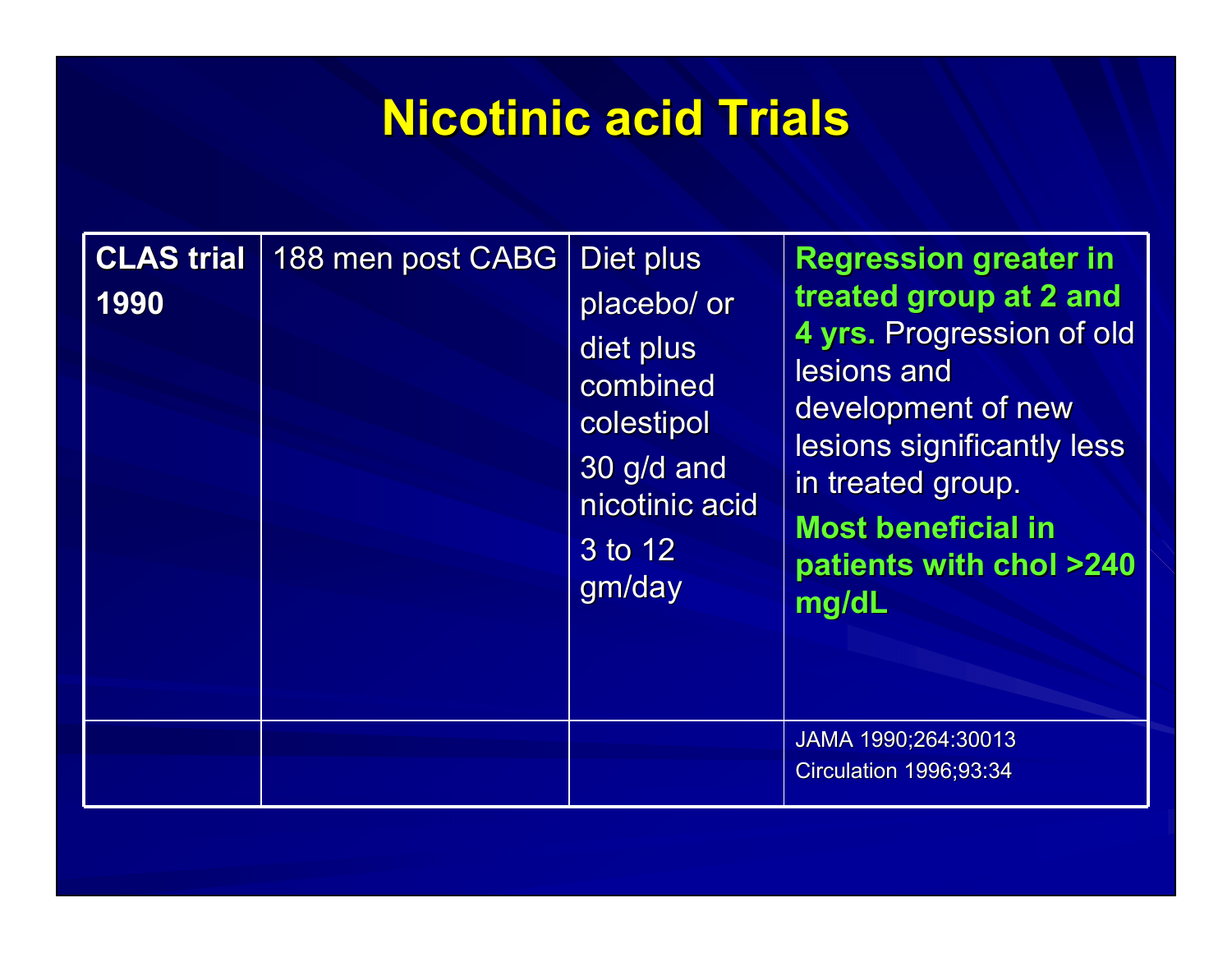#### **Nicotinic Acid Trials Nicotinic Acid Trials**

| <b>FATS trial</b><br>1990    | 146 Men with<br>familial combined<br>dyslipid with 1<br>coronary stenosis | Placebo +<br>colestipol<br>Nicotinic +<br>colestipol<br>Lovastatin +<br>colestipol | Nicotinic + and<br>Lovastatin + were<br>equally effective -<br>delayed progression<br>and ↑ likelihood of<br>regression of<br>coronary lesions.<br><b>Also fewer endpoints</b><br>death, MI or cor<br>revascularization |
|------------------------------|---------------------------------------------------------------------------|------------------------------------------------------------------------------------|-------------------------------------------------------------------------------------------------------------------------------------------------------------------------------------------------------------------------|
| <b>NEJM</b><br>1990;323:1289 |                                                                           |                                                                                    |                                                                                                                                                                                                                         |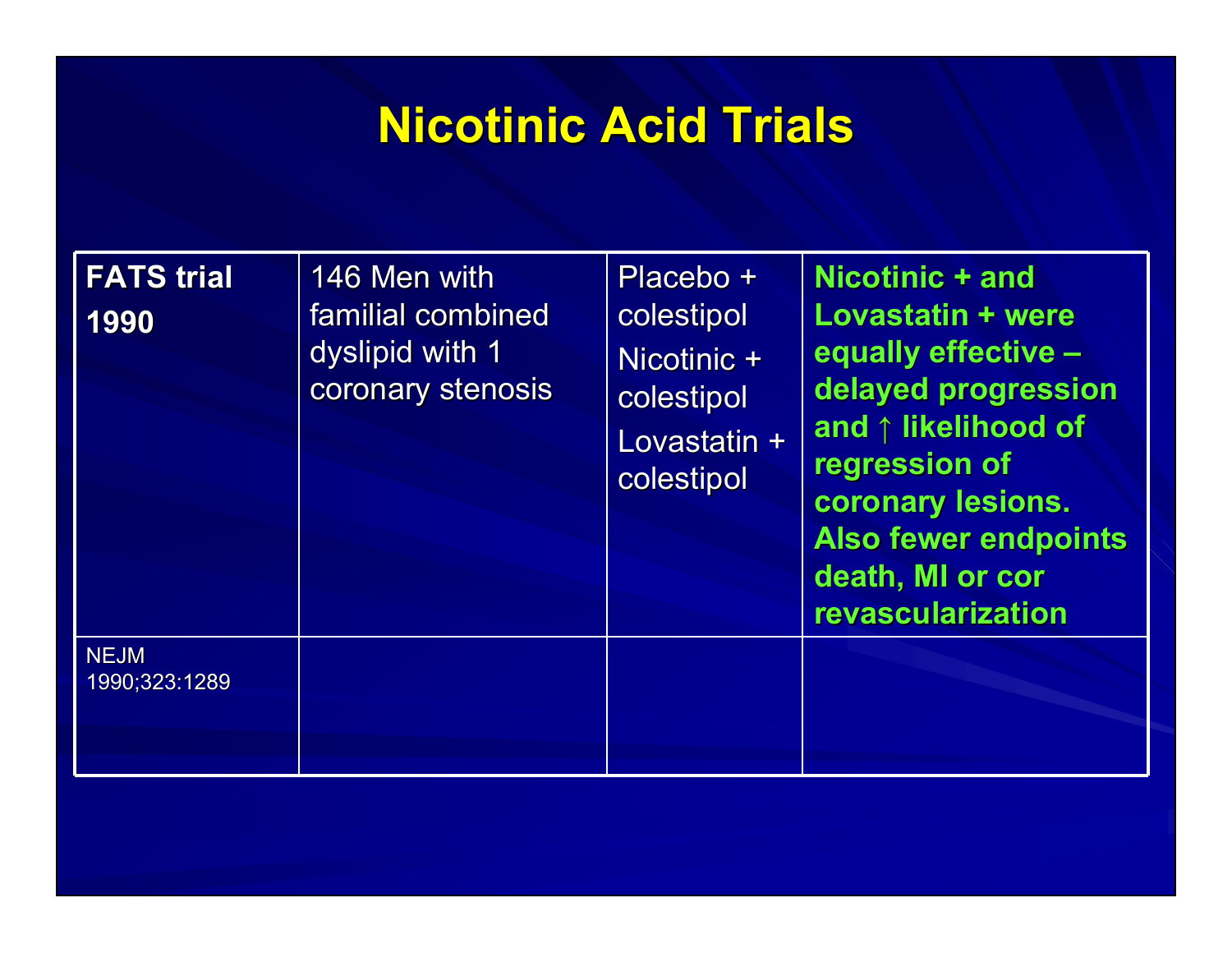## **Nicotinic Acid Trials Nicotinic Acid Trials**

| <b>HATS Trial</b><br>2001    | 160 patients<br>with clinical<br>and<br>angiographic<br><b>CAD</b> | 1) Simvastatin +niacin<br>2) Antioxidants<br>3) Simvastatin + Niacin +<br>antioxidants<br>Or<br>4) Placebo | Simvastatin +<br>niacin less likely<br><b>CV event (death,</b><br>MI, CVA, or<br>revascularization)<br><b>AND showed</b><br>angiographic<br>regression of most<br>signif stenosis<br>compared to<br>placebo. $\downarrow$ in clinical<br>events greater than<br>with statins alone |
|------------------------------|--------------------------------------------------------------------|------------------------------------------------------------------------------------------------------------|------------------------------------------------------------------------------------------------------------------------------------------------------------------------------------------------------------------------------------------------------------------------------------|
| <b>NEJM</b><br>2001;345:1583 |                                                                    |                                                                                                            |                                                                                                                                                                                                                                                                                    |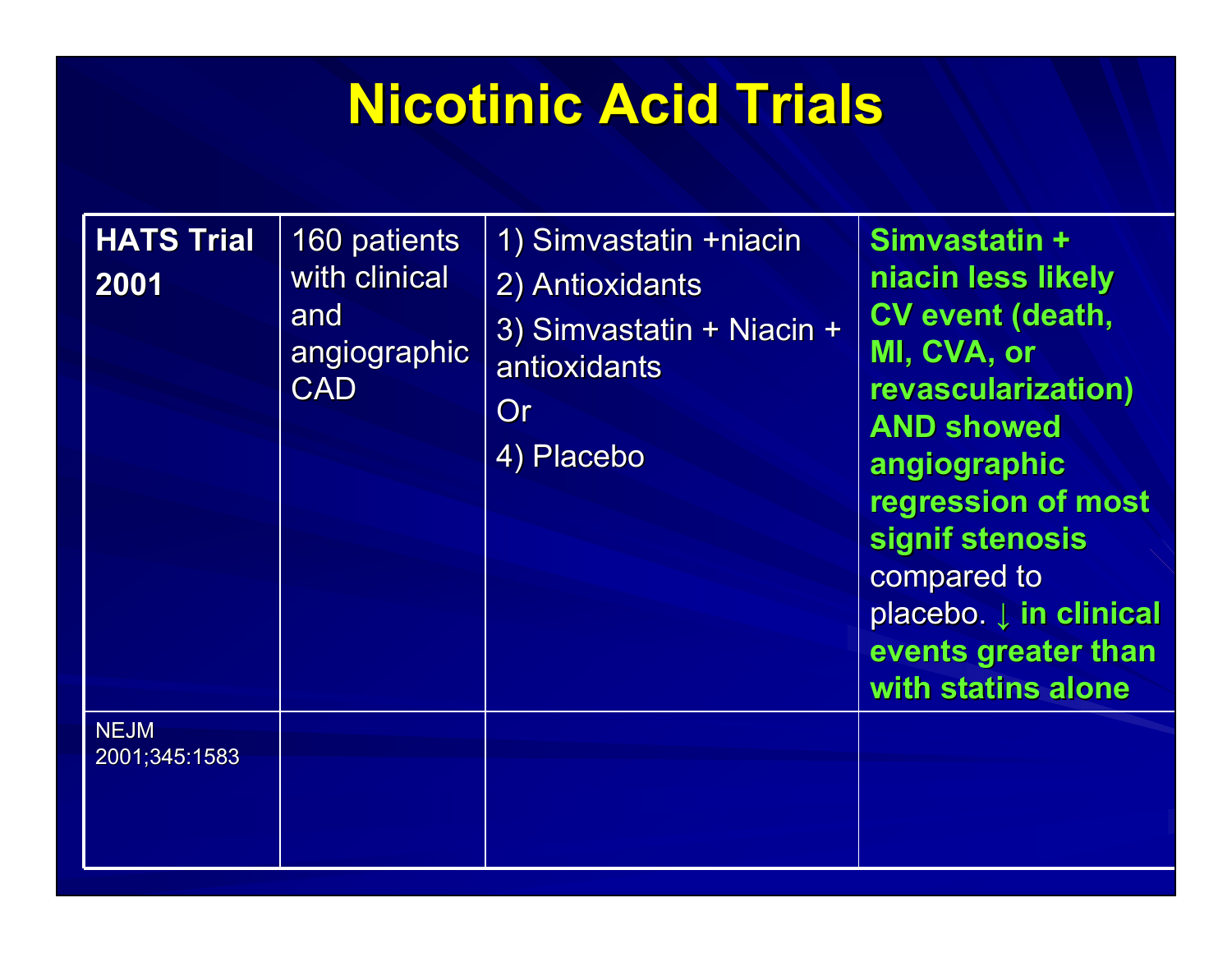### Nicotinic Acid Trials

| <b>ARBITER 2</b><br>Study (1)<br>2004                     | 167 patients<br>with known<br><b>CAD</b>  | Niacin ER 1gm<br>vs Placebo                                                                        | <b>CIMT did not progress</b><br>in Niacin group after 1<br><b>yr vs Placebo that</b><br>increased significantly. |
|-----------------------------------------------------------|-------------------------------------------|----------------------------------------------------------------------------------------------------|------------------------------------------------------------------------------------------------------------------|
| <b>Oxford Niaspan</b><br>Study (2)<br>2009                | 71 patients<br>$HDL < 40 +$<br><b>CAD</b> | <b>Pts already</b><br>taking Statin +<br>increasing dose<br>of Niaspan up to<br>2 gm or<br>placebo | <b>Pts. Treated with</b><br><b>Niaspan had greater</b><br>decrease in carotid<br>artery wall area                |
| (1) Circulation<br>2004;110:3512<br>(2) JACC 2009;54:1787 |                                           |                                                                                                    |                                                                                                                  |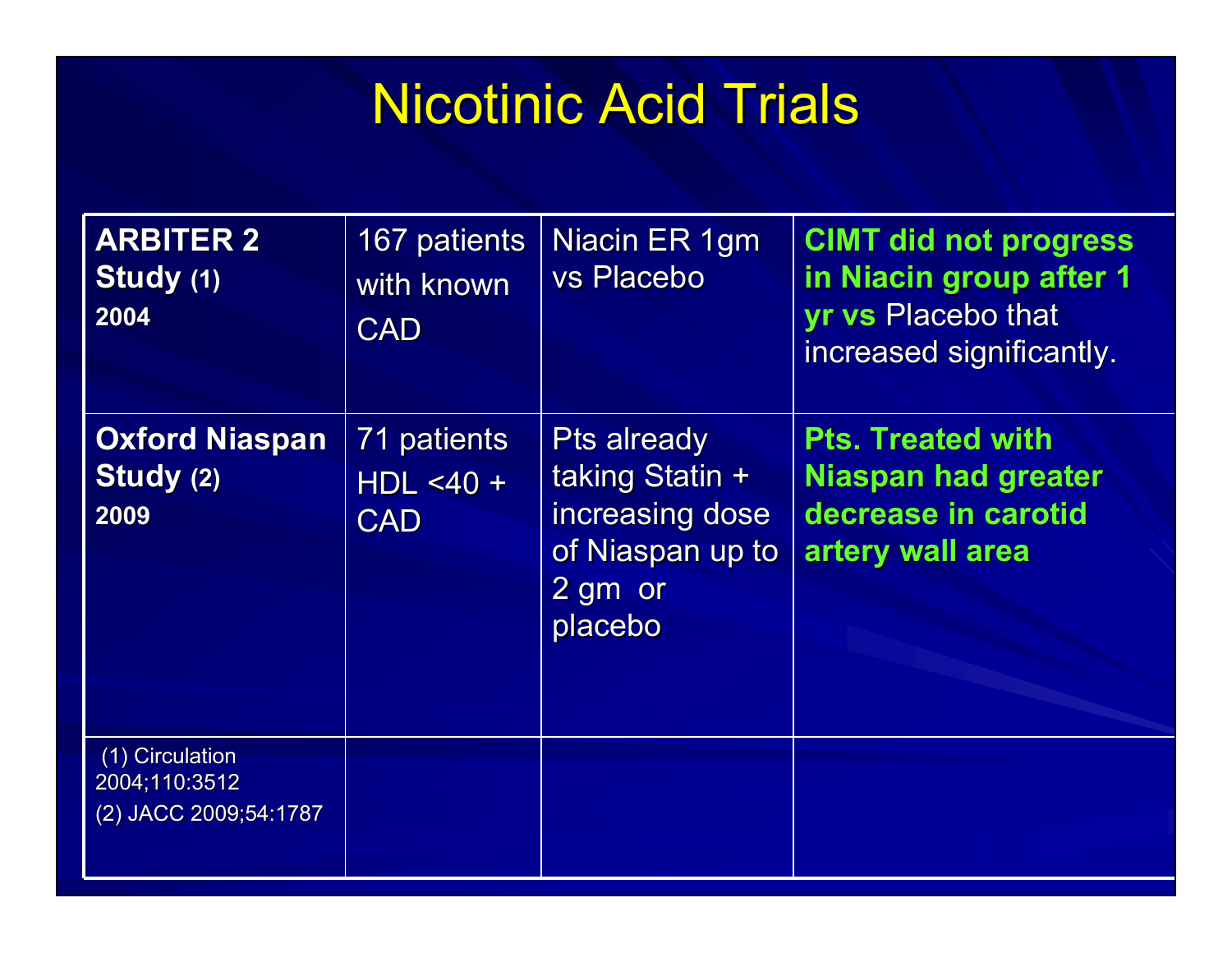## **Nicotinic Acid Trials Nicotinic Acid Trials**

**ARBITER 6-HALTS trial2009**208 Men and women with CHD or CHD equivalent **Compared Niacin ER** 2 gm/d with Ezetimibe 2 gm/d with Ezetimibe 10 mg/d 10 mg/d All patients were taking statin and had LDL  $<$ 100 mg/dL and HDL <50 mg/dL men and  $<$  55 mg/dL womenLDL was reduced better by Ezetimibe **HDL raised by niacin HDL raised by niacin** and  $\downarrow$  by Ezetimibe  $\vert$ **Niacin ↓ CIMT compared with compared with** ezetimibe at both 8 and 14 months. Trial was stopped early due to that. Fewer CV **events (MI, revasc, ACS death from CHD in Niacin group in Niacin group** NEJM 2009;361:2113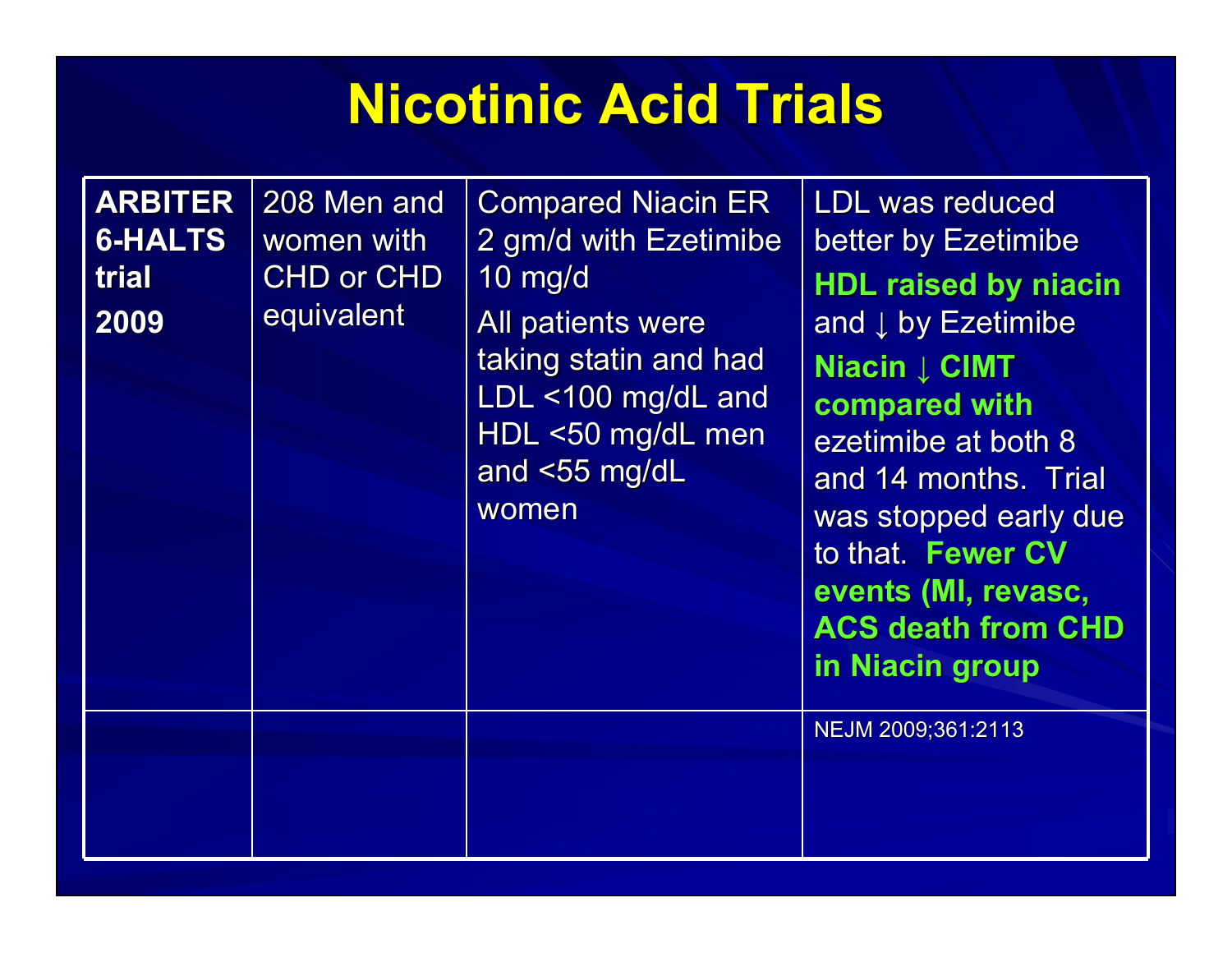### **Nicotinic Acid Trials Nicotinic Acid Trials AIM -HIGH Trial HIGH Trial**

| <b>AIM-HIGH trial</b><br>May 2011                | 3414<br><b>CVD</b><br>Low HDL<br>high TG | Niacin ER 2<br>$gm/d + statin$<br>$\mathsf{V}\mathsf{s}$<br><b>Statin alone</b> | <b>Stopped early</b><br>Niacin ER + statin did<br>not reduce fatal or non-<br>fatal MI, CVA,<br>hospitalizations for ACS<br>or revascularization |
|--------------------------------------------------|------------------------------------------|---------------------------------------------------------------------------------|--------------------------------------------------------------------------------------------------------------------------------------------------|
| www.nih.gov/news/healt<br>h/may2011/nhlbi-26.htm |                                          |                                                                                 |                                                                                                                                                  |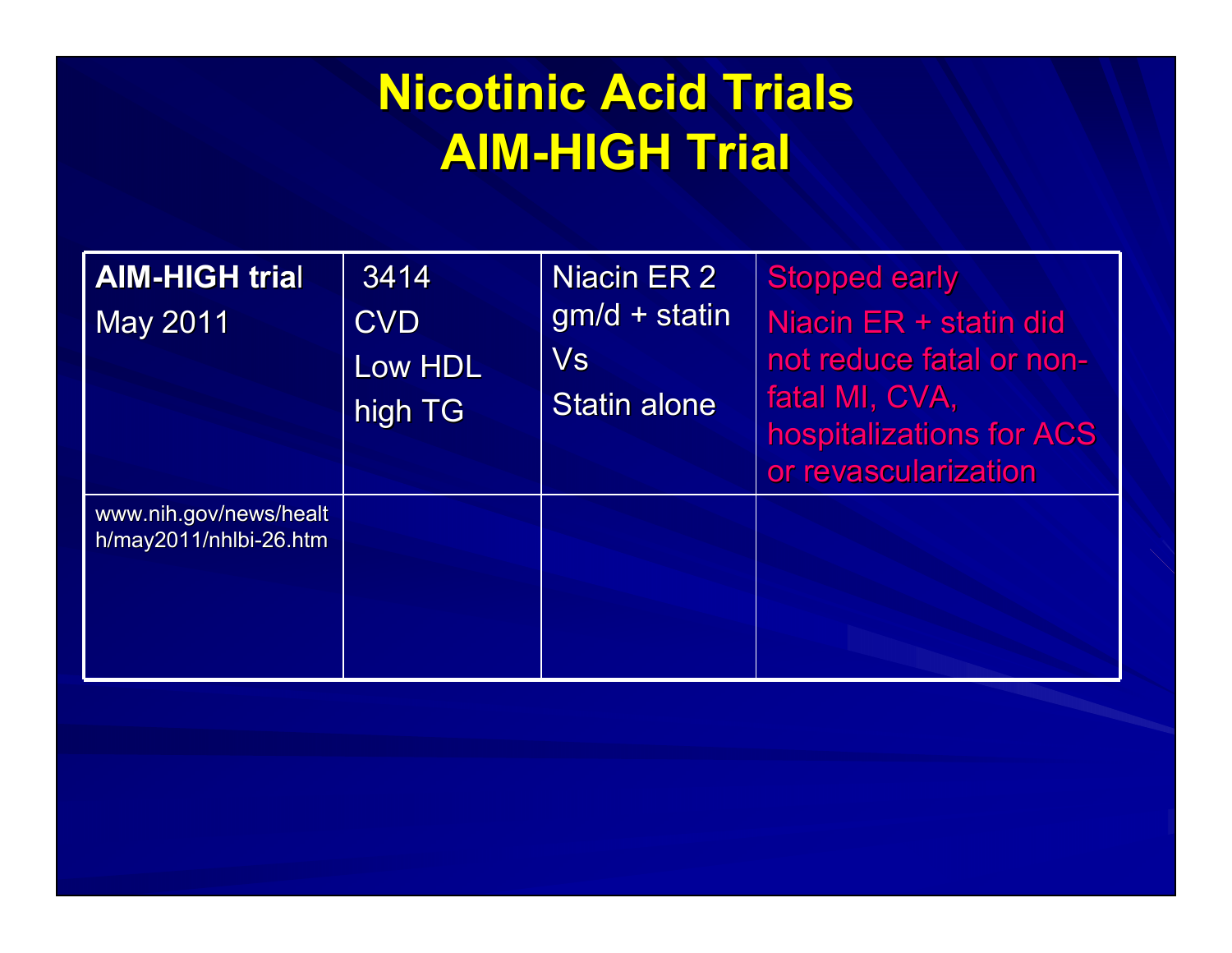## Folate in the treatment of Homocysteine: Yes or No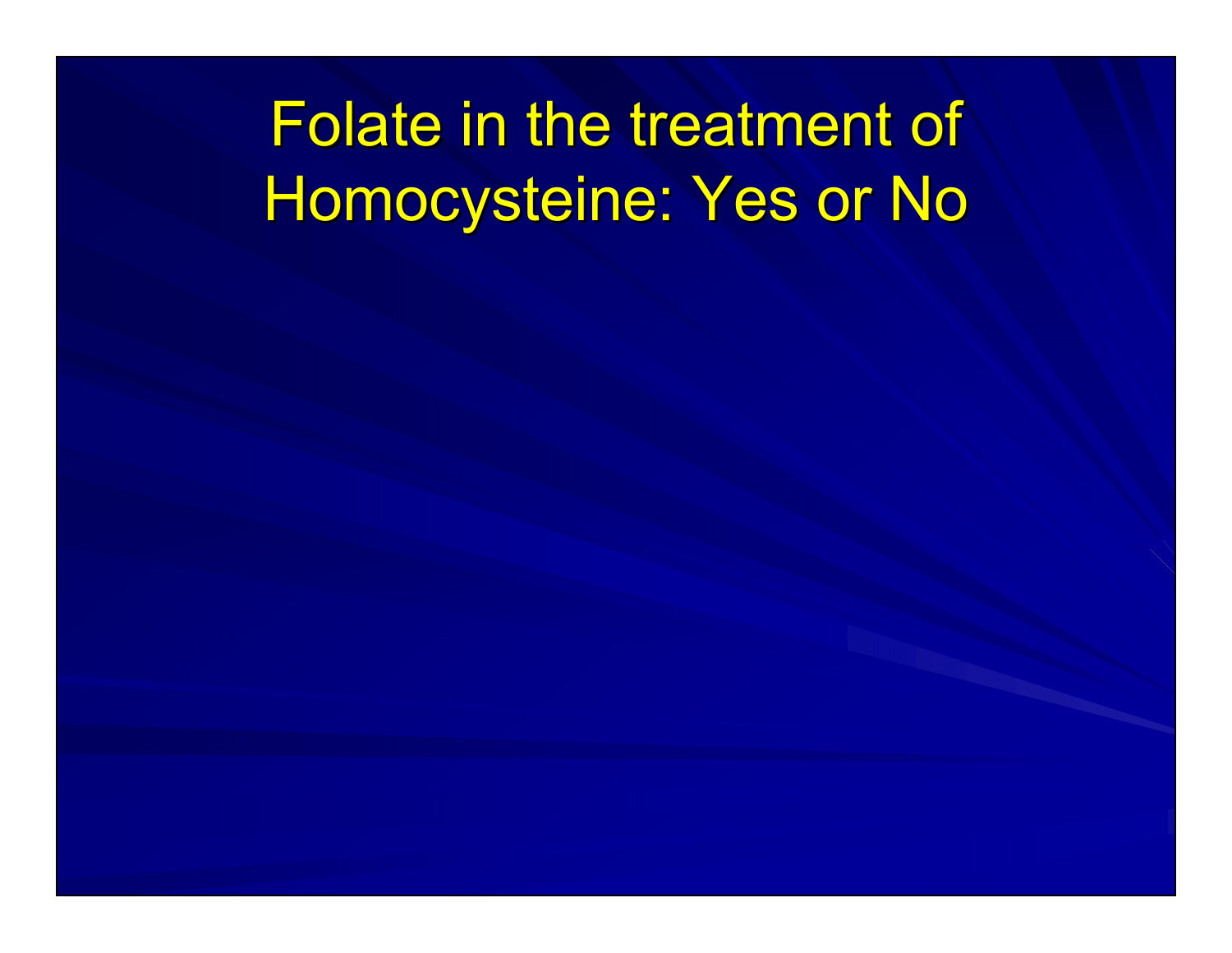Folate (natural occurring in food); Folic Acid (synthetic form found in supplements (synthetic form found in supplements

**Elevated plasma homocysteine levels** have been associated with higher risks of CVD.

■ Folic acid, Vitamin B6 and B12 have been shown to reduce homocysteine levels

**Thoes reducing the homocysteine level,** reduce CV risk?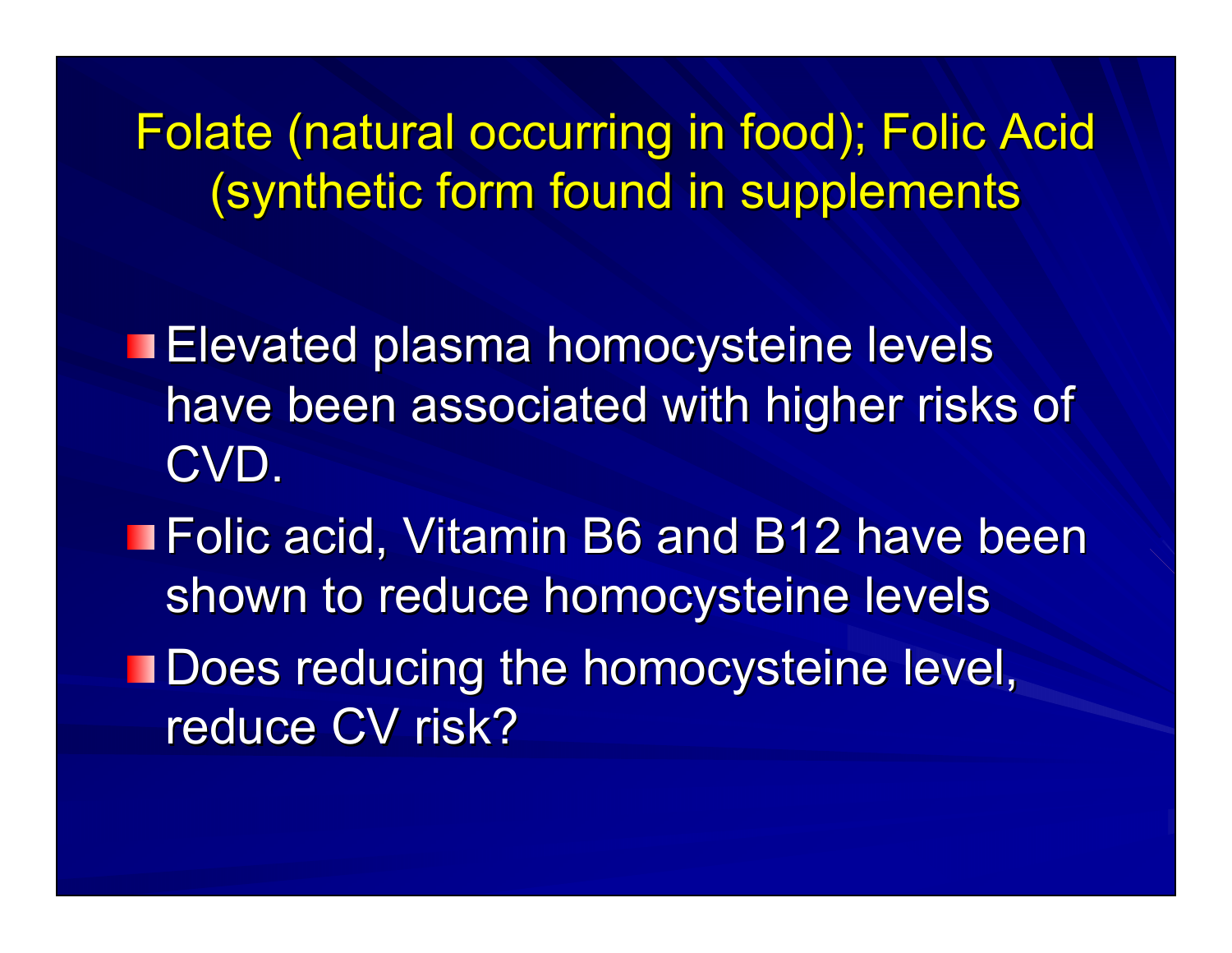## **Negative Studies**

| Bazzano et al. Effect of folic acid<br>supplemetation on risk of CVD: a meta<br>analysis. JAMA 2006;296:2720-2726                                                                           | <b>Evaluated 12 randomized controlled</b><br>trials of folic acid suppl. In pts with<br><b>CVD and did not find that treated</b><br>pts had better outcomes.                                                         |
|---------------------------------------------------------------------------------------------------------------------------------------------------------------------------------------------|----------------------------------------------------------------------------------------------------------------------------------------------------------------------------------------------------------------------|
| Albert et al. Effect of folic acid and B<br>vitamins on risk of CV events and total<br>mortality among women at high risk for CVD a<br>randomized trial. JAMA 2008:299:2027-<br>2036        | Evaluated effect of combination pill<br>(folic acid, Vit B6, Vit B12) on CV<br>events in women at high risk (CAD,<br>or ≥3 RF. Treatment did not J CVD<br>mortality, stroke, MI or cor.<br><b>Revascularization.</b> |
| Ebbing et al. Mortality and CV events in<br>patients treted with homocysteine<br>lowering B vitamins after coronary<br>angiography: a randomized controlled<br>trial. JAMA 2008;300:795-804 | 2008 the effect of folic acid, Vit B12<br>and Vit B6 on risks of death from any<br>cause and of CV events in patients<br>undergoing cor. Angiography.<br><b>Outcomes no better in treated</b><br>group               |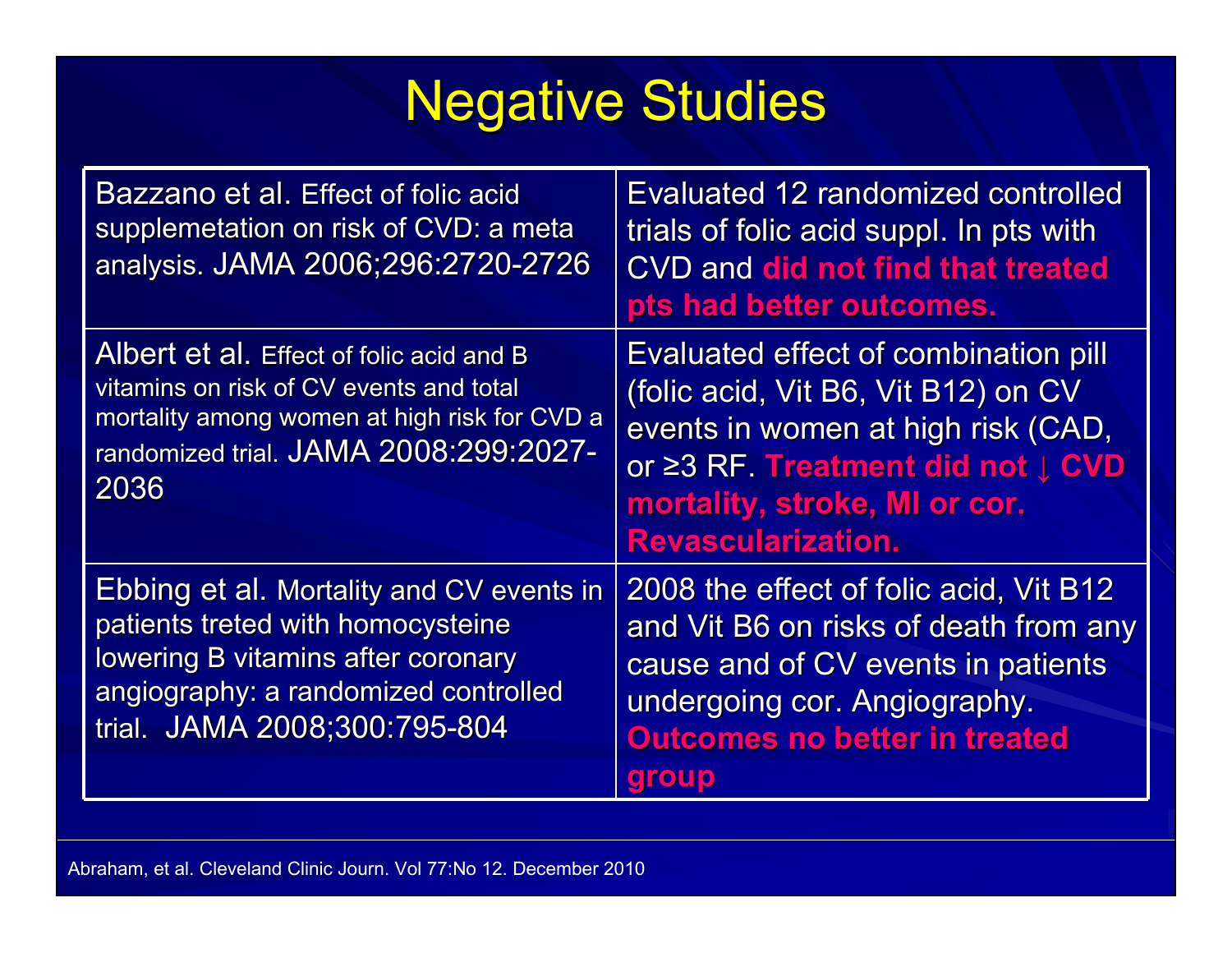### **Negative Studies**

Clarke, et al. for the  $B-$ Vitamin Treatment Trialists' Collaboration. Effects of Lowering Homocysteine Levels with B Vitamins on CVD, Cancer, and Cause-Specific **Mortality** Arch Intern Med Oct 11, 2010, Vol 170, No. 18

Meta-analysis of 8 randomized trials involving 37,485 individuals. Analysis involved intention to treat comparisons of first events during the scheduled treatment period. 9326 major vascular events 9326 major vascular events 3,990 major coronary events 3,990 major coronary events 1,528 strokes 5,068 revascularizations 5,068 revascularizations 3010 cancers 3010 cancers $5,125$  deaths During median  $f/u$  of 5 yrs, folic acid **no significant effect on vascular no significant effect on vascular outcomes outcomes**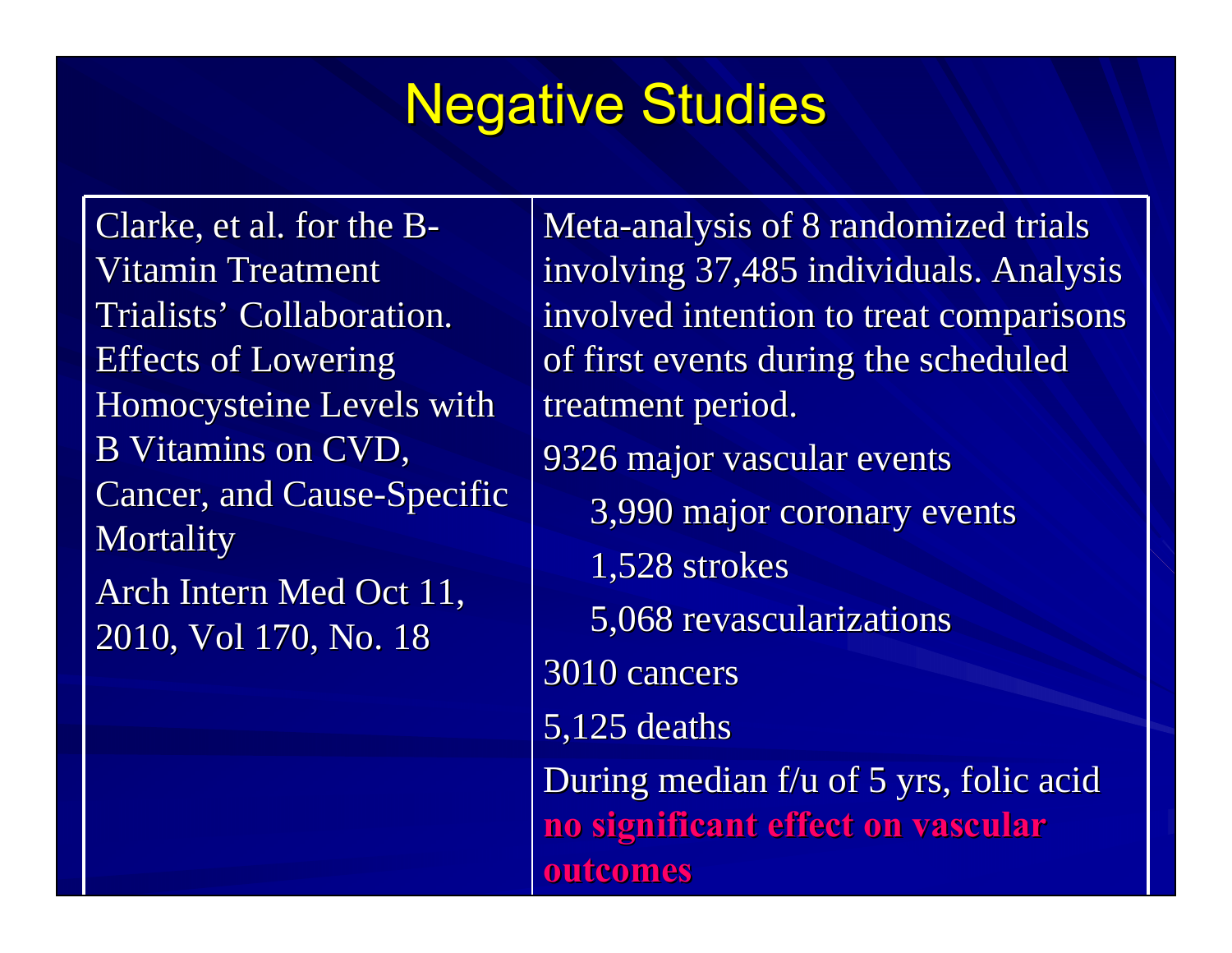## USPSTF

 $\blacksquare$  Concluded that " no evidence that treating persons with a high homocysteine level improves outcomes. In several well conducted trials, homocysteine therapy did not prevent CHD events in persons with known heart disease."

Ann Intern Med 2009;151:474-482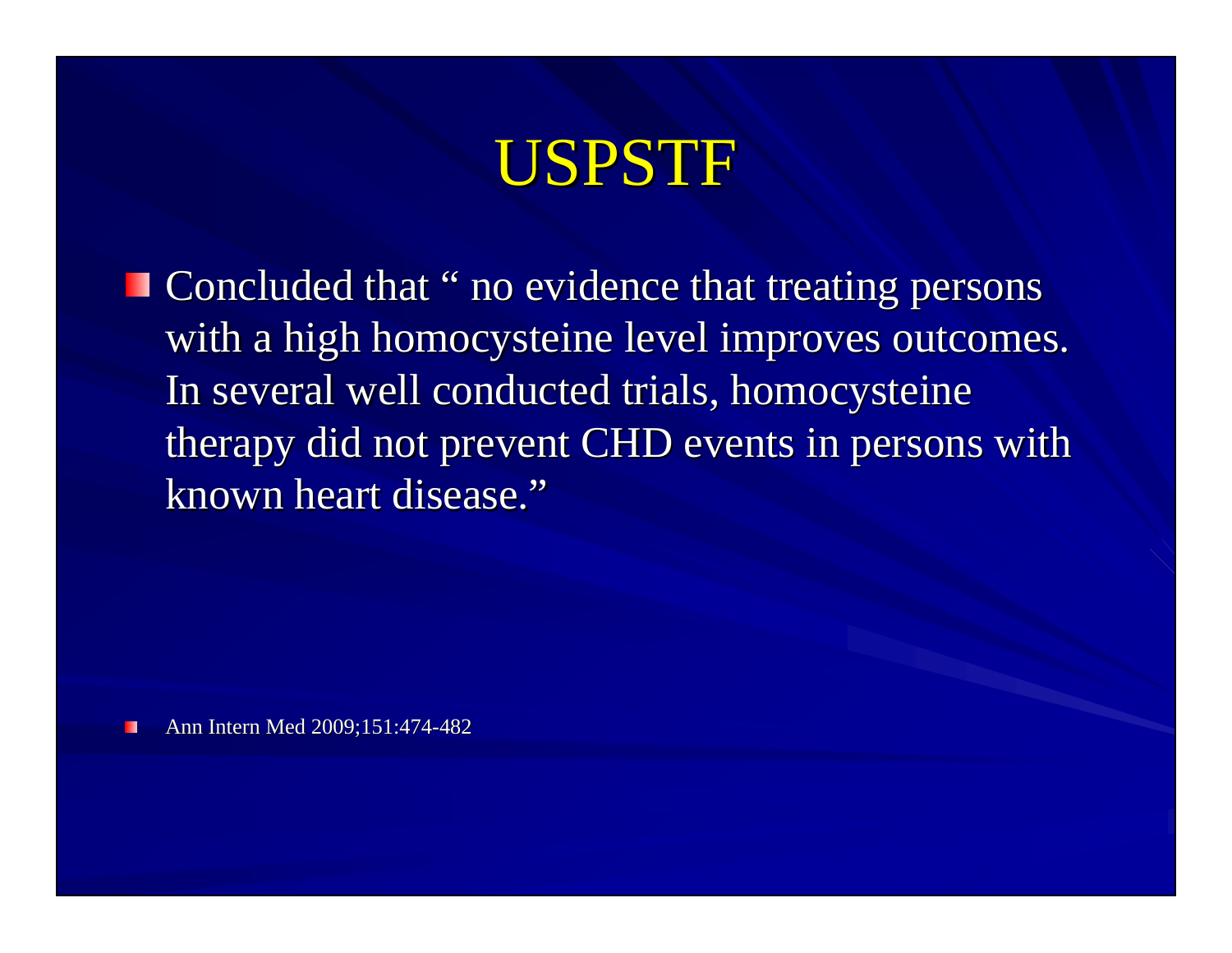#### **Conclusion**

- **Elevated homocysteine increases CV Risk**
- **Folic Acid, B6, B12 lower serum homocysteine levels**
- **Trials have not shown that reducing the homocysteine** levels decrease CV risk or events
- Most trials have included all patients regardless of whether the homocysteine level is normal or elevated.
- **Recent trials showed that treatment with folic acid Recent trials showed that treatment with folic acid** supplementation may  $\uparrow$  cancer risk
- **Further studies need to be done**
- **E** Current recommendations do not support treating elevated homocysteine levels.

Cleveland Clinic Journ of Med Vol 77, No12, Dec 2010.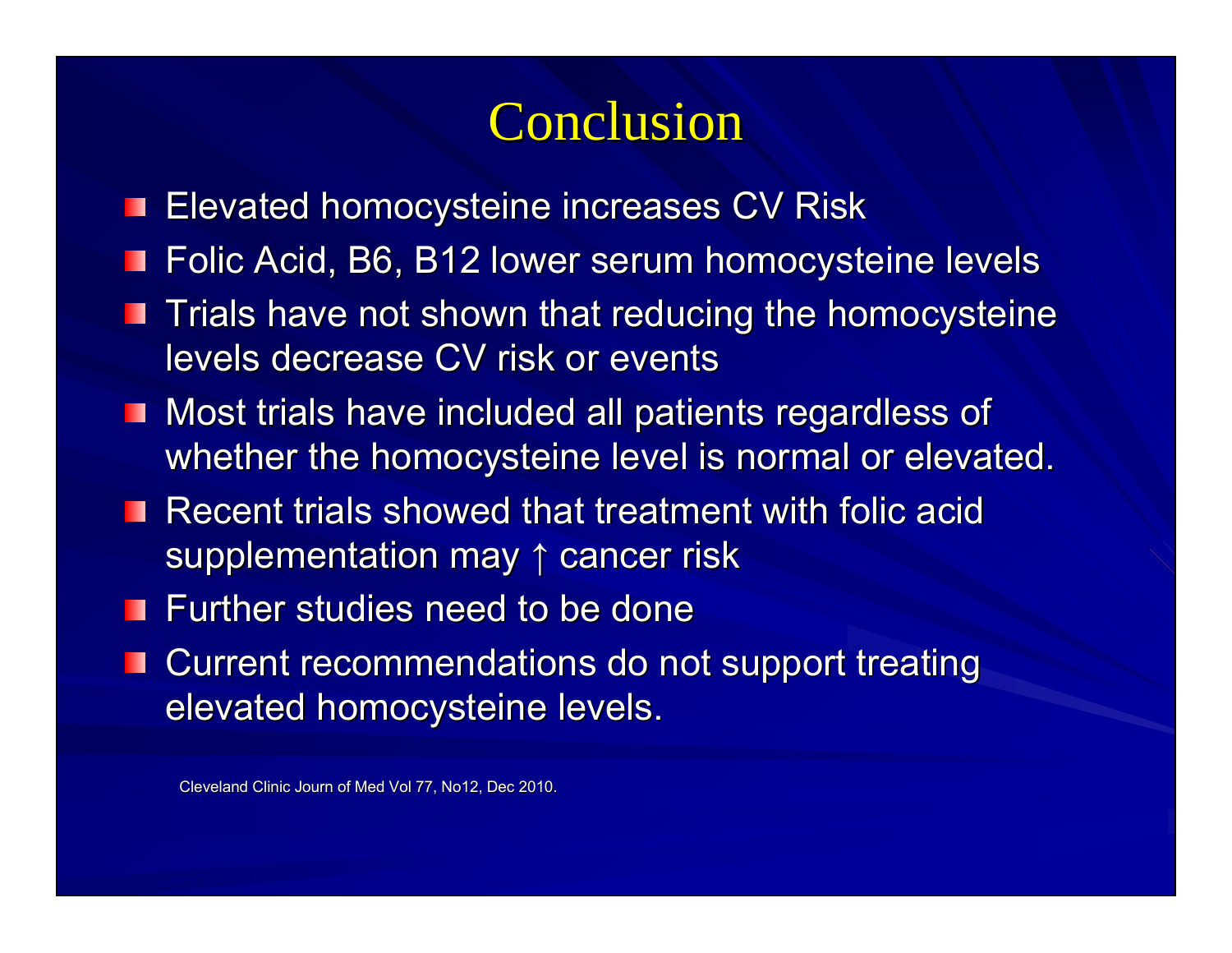## Vitamins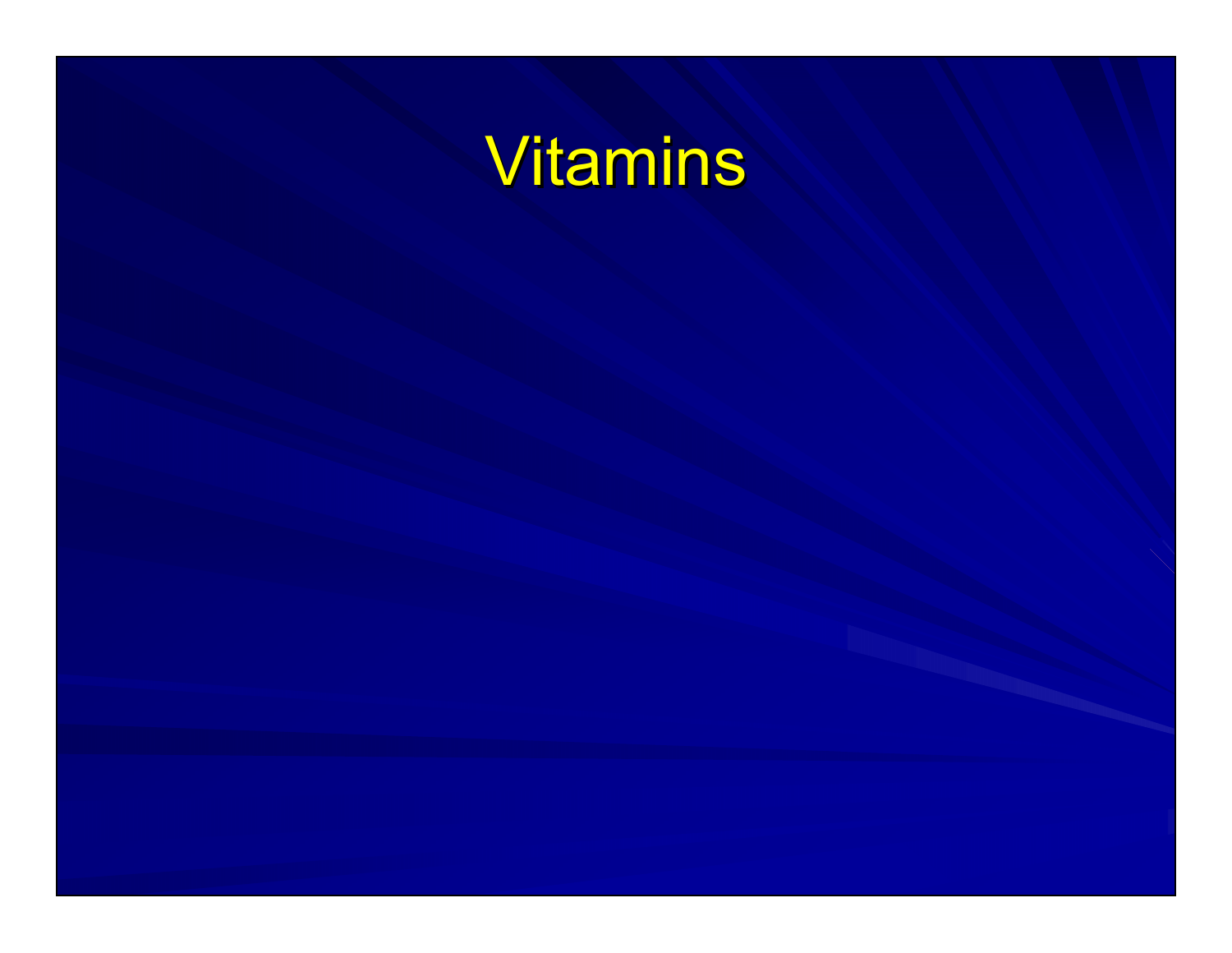| <b>Supplement/</b><br><b>Food</b>        | <b>Mechanism</b>   | <b>Lipid lowering</b><br>average %<br>change                              | <b>Usefulness for</b><br><b>lipid</b><br>management |
|------------------------------------------|--------------------|---------------------------------------------------------------------------|-----------------------------------------------------|
| <b>Vitamin E</b>                         | <b>Antioxidant</b> | <b>No significant</b><br>change in<br><b>TC/LDL</b><br><b>Lowers HDL2</b> | <b>May have</b><br>harmful effect                   |
| <b>Vitamin C</b><br><b>Beta Carotene</b> | <b>Antioxidant</b> | <b>No significant</b><br>change in lipid<br>profile                       | No clear benefit;<br>may have<br>harmful effect     |
|                                          |                    |                                                                           |                                                     |
|                                          |                    |                                                                           |                                                     |
| Circulation.<br>2005;112:3184-3209       |                    |                                                                           |                                                     |